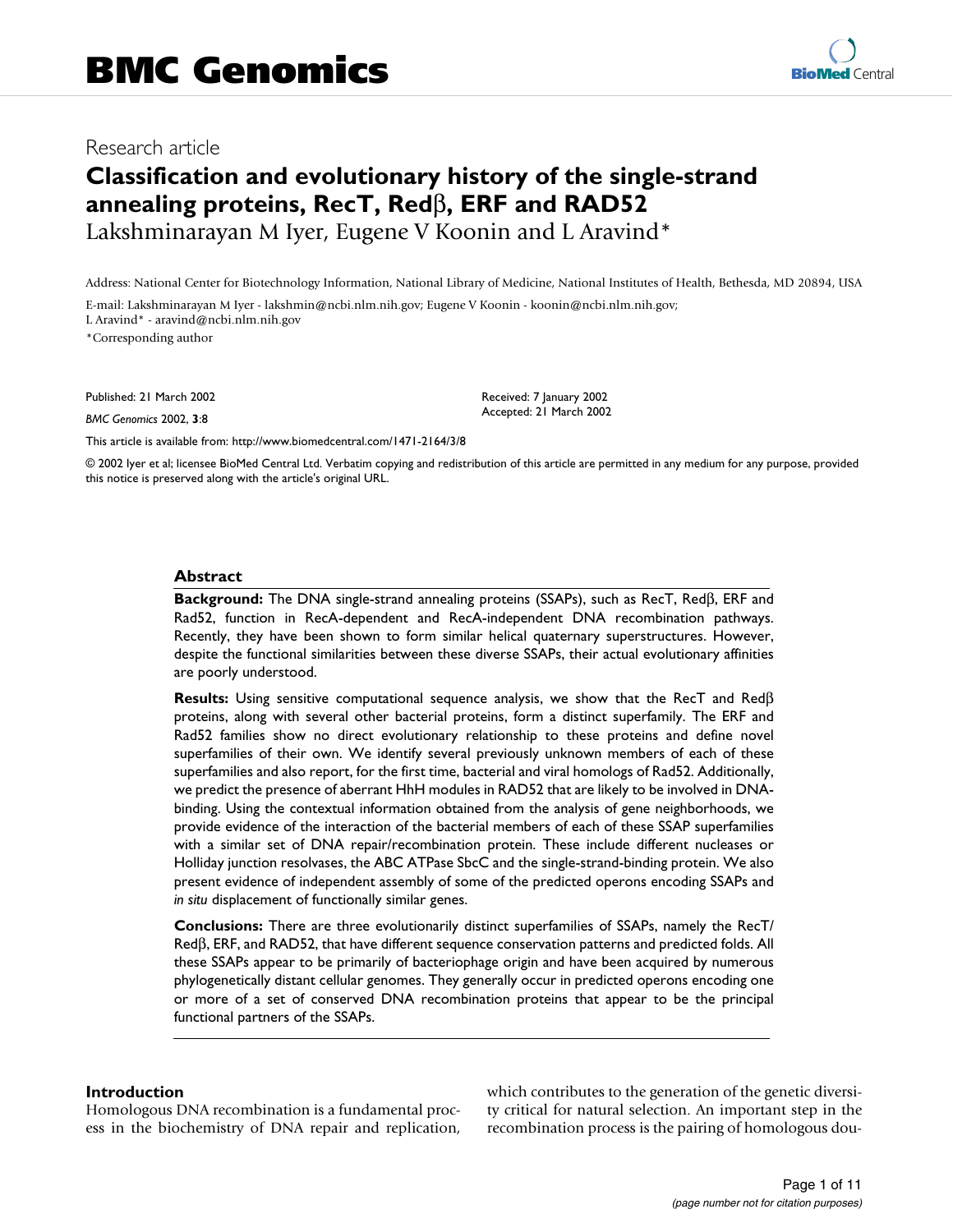ble-stranded DNAs followed by the exchange of DNA strands between the paired molecules. Experimental studies have shown that members of the archetypal RecA family of recombinases are central to this reaction in all extant forms of life [1,2].

Studies in *Escherichia coli* have shown that, although RecA is the principle protein involved in pairing and strand exchange, unrelated proteins, that have a much more restrictive phyletic distribution, can also promote similar reactions in a RecA dependent or RecA-independent manner [3]. These alternative or additional mediators of homologous recombination include the well-characterized prophage RecT, phage λ Redβ and phage P22 ERF proteins [4,5]. Similarly, in yeast and vertebrates, the RAD52 protein is involved in the pairing and strand exchange reaction and can promote recombination in a RAD51 (the eukaryotic RecA homolog)-dependent or independent manner [6]. The RecT protein works in conjunction with the RecE-nuclease [7] and was initially described in genetic studies on the complemention of mutations in the RecBCD pathway of DNA repair [8–10]. Biochemically, RecT has been shown to bind single-stranded (ss) DNA 3' overhang regions generated by the RecE nuclease, and promote strand exchange between homologous DNA partners by assisting the pairing of complementary singlestranded regions [4,10]. The reaction catalyzed by the RecT/RecE system is similar to that described for the phage λ exonuclease (exo/Redβ) and the single-strand annealing protein Redβ. The similarity between these two systems is further extended by the observation that the RecT/E system can complement mutations in the λ exo/Redβ system [10,12]. In eukaryotes, RAD52 protein has been shown to exhibit properties similar to those of RecT and Redβ proteins: it binds ssDNA and promotes strand exchange via the pairing of complementary single strands [6,13]. *In vitro* studies on quaternary structures have shown that the single strand annealing proteins (SSAPs), RecT, Redβ, ERF and RAD52, form similar helical super-structures [14–17]. This has led to the proposal that RecT, Redβ, ERF and the eukaryotic RAD52 function in an analogous fashion, and even are "structural homologs" [14].

However, no sequence or secondary structural similarities have been noticed between different SSAPs and current understanding of their evolutionary history and phyletic range remains poor. Here, we describe the results of an indepth sequence analysis of these proteins and delineate their evolutionary relationships and phyletic horizon in available genomes. We show that, in spite of the functional similarities, and the similar quaternary structures, there are three distinct superfamilies of SSAPs, namely the RecT/ Redβ, RAD52 and ERF, that appear to be evolutionarily unrelated to each other. These superfamilies show a wide distribution in viral and cellular genomes, but appear to

have originally evolved in large DNA bacteriophages. Through an analysis of the contextual information provided by the predicted operons, in which the SSAPs occur, we predict several previously undetected functional connections of these proteins, which might shed new light on the corresponding DNA repair/recombination pathways.

# **Results**

# *RecT and Red*β *are evolutionarily related and define a widespread family of DNA recombination proteins*

Several lines of evidence, including genetic analyses, and similarities in biochemistry and quaternary structures, suggest that the *E. coli* RecT and phage λ Redβ proteins are functionally equivalent as mediators of single-strand exchange in DNA recombination [10,12]. However, no sequence similarity has been detected between these proteins leaving their actual evolutionary relationships unresolved. In order to gain a better understanding of their functions and origins, we undertook a detailed sequence analysis of these two proteins using iterative sequence profile searches with the PSI-BLAST program with a inclusion threshold of .01 iterated until convergence. Such searches, with Redβ proteins from different lambdoid bacteriophages as queries, retrieved not only other obvious Redβ homologs, but also the RecT protein family. For example, searches initiated with the Redβ homolog, PF161 protein (Genbank gi: 9836834 amino acids 1 to 188) from *Borrelia hermsii*[18], detected the *E. coli* RecT protein in the 5th iteration with significant expectation (e) values ( $3 \times 10^{-3}$ ). Subsequent iterations retrieved several more RecT-related proteins from diverse sources. Further, transitive searches with the proteins detected in the above searches resulted in the identification of more divergent homologs, such as a protein termed the 'enterohemolysin associated protein' (EHAP1) from *E. coli*[19] and its orthologs in *Salmonella* (Fig. [1\)](#page-2-0). An examination of the pairwise alignments generated by these searches showed that all these proteins shared a characteristic set of residues, including two highly conserved aromatic residues at the Nand C-termini, respectively, and two consecutive acidic residues near the C-terminus. These observations strongly suggested that RecT and Redβ, along with several other proteins, could be unified into a single protein superfamily with a core conserved domain of approximately 200 amino acid residues.

A multiple alignment of all members of the RecT/Redβ superfamily was generated using the T\_coffee program followed by adjustments based on the PSI-BLAST search results. This alignment was used to predict their secondary structure using the JPRED and PHD methods; these predictions pointed to an  $\alpha$  + β domain with a core of five βstrands and five  $\alpha$ -helices (Fig. [1\)](#page-2-0). Some of the strongest conservation is concentrated in the long helices, and the pattern includes some charged or polar residues, suggest-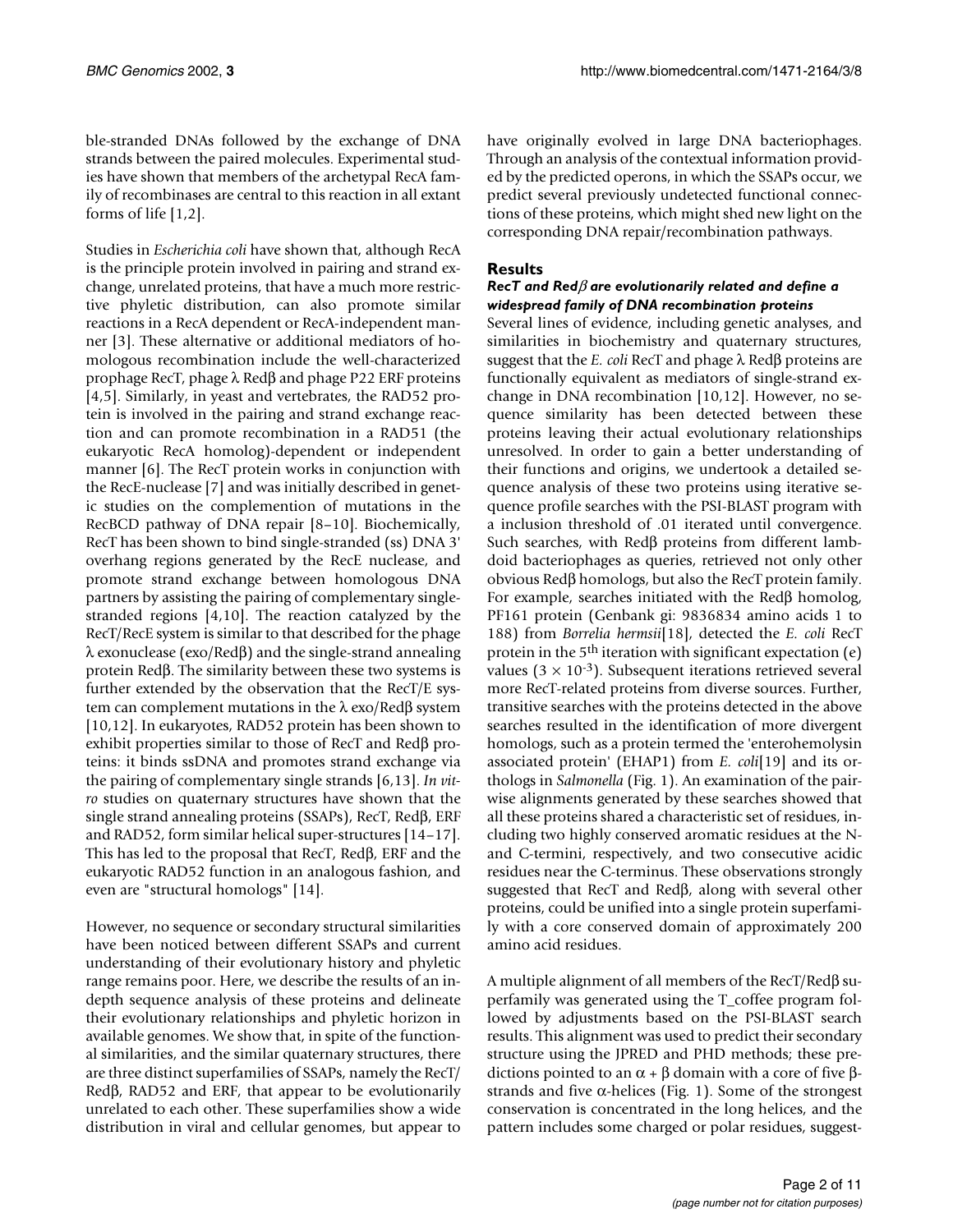|                                         | $H$ elix-1 | $He$ lix-2 | Strand-1 | Strand-2   | Helix-3 | Strand-3                                                                                                                                                                                                                                                              |     |
|-----------------------------------------|------------|------------|----------|------------|---------|-----------------------------------------------------------------------------------------------------------------------------------------------------------------------------------------------------------------------------------------------------------------------|-----|
| PHD Sec. Structure                      |            |            |          |            |         |                                                                                                                                                                                                                                                                       |     |
| Redß lambda 137511                      |            |            |          |            |         |                                                                                                                                                                                                                                                                       |     |
| Beta Sd 6759957                         |            |            |          |            |         |                                                                                                                                                                                                                                                                       |     |
| lin1755 Li 16414242                     |            |            |          |            |         | 24 GEEVKLSGNIIRDYL-------VSGNAEVTD-OE <mark>T</mark> IMF <mark>LOLC</mark> KYOK <mark>L</mark> NPFLN---EA <mark>YLV</mark> KFKNTKGPDK--------PAOII <mark>V</mark> --------SKEAFMKRAETHEOYD--GFEAGIIVERN------GEVVEIEGAVS----------                                    |     |
| m117977 M1 13476603                     |            |            |          |            |         | 7 YTHSPROLALIOKT----------VAKDCNT-DE <mark>FNLFVEVA</mark> RAKG <mark>L</mark> DPF-----LGO <mark>IIPM</mark> IFSKGDSNKR------KMTII <mark>I</mark> SRDGORVIAORCGDYRP <mark>A</mark> SKPPSYE---FDAELKSETNPO----GIVSATVYL-------------                                   |     |
| SPy0958 Strpy 13622119                  |            |            |          |            |         | 15 TTDPTLLTGADIKKY-------FDPONLLSE-KO <mark>V</mark> GOAL <mark>ALC</mark> KGRN <mark>L</mark> NPFAN---EVYIVAYKNNSGT----------DFSLIV-------SKEAFMKRAERCEGYD--G <mark>F</mark> EAGITVMRN------GEMVEIEGSLK----------                                                    |     |
|                                         |            |            |          |            |         |                                                                                                                                                                                                                                                                       |     |
| XF1648 Xf 9106705                       |            |            |          |            |         | 15 MTAEYOOSIRTALK--------TSLYPGASD-TS <mark>VDMVLSYC</mark> OAAD <mark>L</mark> DPMTK---PV <mark>HIV</mark> PMWIPEKKVDGRVVSSAGMRDVI <mark>M</mark> --------PGIEL <mark>Y</mark> RTKAHRTGEYA--GODEAVFGD---------TLCETLGGVOIR----------                                 |     |
| UU154 Uu 14195377                       |            |            |          |            |         | 29 EINOI-TRAVLTIO---------GIDLKAIDLNO <mark>A</mark> AOI <mark>I</mark> YFCOANN <mark>L</mark> NPLNK---EV <mark>YLI</mark> OMGN------------RLAPIV-------GIHTMTERAYRTERLV--G <mark>I</mark> VOSYNDVNKSA----------------------------------                              |     |
| PF161 Borhercp 9836834                  |            |            |          |            |         | 1 -NSSNIYEVWEAYKS---------MHGLKSMDTOSEREILTLLOVNNLNPFKK---EA <mark>YTIPF</mark> NG------------RYAVVV--------AYOTLLIRAYEAGYSKY-SLEFKEEMVKTIKIDSKGNKMV------------------                                                                                                |     |
| RecT Ec 16129310                        |            |            |          |            |         | 52 AERMIRIATTEIRK---------VPALGNCDTMS <mark>F</mark> VSA <mark>I</mark> VOCSOLG <mark>L</mark> EPGS-ALGHA <mark>YLL</mark> PFGNKNEKSGKK------NVOLI <mark>I</mark> ---------GYRGMIDLARRSGO <mark>T</mark> A--S <mark>L</mark> SARVVREGDEFSFEFGLDEK-LIHRPGE----------   |     |
| lin2413 Li 16801475                     |            |            |          |            |         | 49 APOFLTSLLNLYNG---------DDYLOKTDPMT <mark>VVTSAMVAATLDL</mark> -PIDKNLGYA <mark>WIVPY</mark> KG------------RAOFO <mark>L</mark> ---------GYKGYIOLALRTGOYK--S <mark>I</mark> NVIEVREGELLKWNRLTEEIELDLDN------------                                                  |     |
| ORF48 BPA118 16798835                   |            |            |          |            |         | 49 APOFLTSLLNLYNG---------DDYLOKTDPMT <mark>VVTSAMVAATLDL</mark> -PIDKNLGYA <mark>WIVPY</mark> KG------------RAOFO <mark>L</mark> ---------GYKGYIOLALRTGOYK--S <mark>I</mark> NVIEVRDGELLKWNRLTEEIELDLDN------------                                                  |     |
| BH3543 Bh 15616105                      |            |            |          |            |         | 51 APOFMTSIINLYSN---------DSGLOKCDPMT <mark>VISSAMVAASLDL</mark> -PIDKNLGYA <mark>WIVPY</mark> YDRKTKSY--------RAOFO <mark>L</mark> ---------GYKGYIOLALRSGOYR--YINAIPVRKGELIKWDPLTEEIEIDFEA-----------                                                                |     |
| $\sqrt{9aK}$ Bs $16079681$              |            |            |          |            |         | 48 ATOFTASILSLYNS---------EOMLOKTDPMS <mark>VISSAMVAATLDL</mark> -PIDKNLGYA <mark>WIVPYGG-------------KAOFOL</mark> ---------GYKG <mark>Y</mark> IGLALRTGO <mark>Y</mark> K--S <mark>I</mark> NCIPIHEGELOKWNPLTEEIEIDFEK------------                                  |     |
| RecT BPbIL309 13095817                  |            |            |          |            |         | 29 TEGFVASLLSVV-G---------NSNLKNADANS <mark>VMTAAMKAATLDL</mark> -PIEPSLGFA <mark>YVIPY</mark> GR------------EAQFQ <mark>I</mark> --------GYKG <mark>FIQLALRSGQL</mark> T--G <mark>L</mark> NCGIVYESQFVSYDPLFEELELDFSQ------------                                    |     |
| ORFC Lp 13186144                        |            |            |          |            |         | 40 PERMARIAMTELRK---------TPKLOECDPLS <mark>F</mark> IAS <mark>IMOA</mark> AOLG <mark>L</mark> EPGIL--GSC <mark>YLI</mark> PFWNSKLGKF--------ECTFMP--------GYRGFLDLARRSGO <mark>I</mark> V--S <mark>L</mark> VARSVYENDEFSYEFGLKEN-IIHKPAM----------                   |     |
| gene35 SPP1 540750                      |            |            |          |            |         | 52 ADRLSRIAMNVIRT---------NPKLLECDTAS <mark>L</mark> MGA <mark>V</mark> LESAKLGVEPGLL--GOAYILPYTNYKKKTV--------EAOFI <mark>L</mark> --------GYKG <mark>L</mark> LDLVRRSGHVS--T <mark>I</mark> SAOTVYKNDTFEYEYGLDDK-LVHRPAPFG--------                                  |     |
| $orf43$ BPPVL 9635208                   |            |            |          |            |         | 45 PSNAMKOAMLOISO---------DNKLMSCNDTSKANA <mark>L</mark> LDMVTOG <mark>L</mark> NPAK---NOCYFIPYGN-------------KMOLOR--------SYHGNVMMLKRDAGAO--D <mark>V</mark> VAOVIYKGDTFKOEMGETGR-IKAIKHEODFFN-----                                                                 |     |
| SA1794 SaN315 15927560                  |            |            |          |            |         | 37 PENAMKSAMLOLOELKGSKKDGYKPALEFATSTS <mark>T</mark> ANA <mark>L</mark> MDMVVOGLNPAK---NOGYFIMYGD------------KVOFOR--------SYHGTMAVTKRVAGAE--E <mark>T</mark> NAEVIFEGDEVKYKTKNGKI-VELEHTOSFGN------                                                                  |     |
| ORF10 BPR1T 1353527                     |            |            |          |            |         | 37 AEGALGYTALAI-----------VNSGFTVSKEV <mark>I</mark> VDT <mark>L</mark> IKVASKG <mark>L</mark> DPRK---DOL <mark>YVIP</mark> NKK------------GOVML <mark>M</mark> E--------SYFG <mark>YEKLAYDIPEI</mark> ERGSVFAEVVROGETVSFOGRTLEHEKAFEAIDNDIIGAYAKV                    |     |
| SPy1477 Strpy 15675383                  |            |            |          |            |         | 31 AEQFTTSLLSIISN----------NNLLAKATSES <mark>I</mark> MGA <mark>A</mark> MKAAVLN <mark>L</mark> -PIEPSLGFA <mark>YVV</mark> PWNRNYKDG---------NRWITVNEAQFQI--GYRG <mark>LIQLA</mark> QRSGQVR--N <mark>I</mark> EHGIIYEEEFLGYDKIRGQL-KLTGDY-----------                 |     |
| <b>EHAP1 Ec 484496</b>                  |            |            |          |            |         | 4 LVRFAELMSQSKATV---------PKHLESKP-AD <mark>C</mark> LAVTMQ <mark>A</mark> AQWG <mark>M</mark> NP-------- <u>-LPVAQ</u> --------------KTHV <mark>V</mark> N--------GTLG <mark>Y</mark> EAQLVNAVVSSS-S <mark>L</mark> LATRLNYRWSGDW----------------------------        |     |
| STY2074 Salent 16760818                 |            |            |          |            |         | 25 IOTFSOVMASGMATV--------PEHLRGNP-SD <mark>C</mark> MAITMO <mark>A</mark> MOWOMNP---------YAVAO---------------KTFVVN--------GVLGYEAOLVNAVISTR-GPLTGRIEYDWFGPWEKIIGKFEIRKNDK----------                                                                                |     |
| STM2633 StLT2 16765953                  |            |            |          |            |         | 48 LTAFANLMADSOVTV--------PAHLAGKP-AD <mark>C</mark> MAIVMOAMOW@MP---------YAVAO--------------------KTHLVN-------GVLGYEAOLVNAVIASS-SAIHGRFHYRYGGDWERCTRTOEITRDKNGKNGKY-----                                                                                           |     |
| consensus/85%                           |            |            |          |            |         |                                                                                                                                                                                                                                                                       |     |
|                                         |            |            |          |            |         |                                                                                                                                                                                                                                                                       |     |
|                                         |            |            |          |            |         |                                                                                                                                                                                                                                                                       |     |
|                                         |            |            |          |            |         |                                                                                                                                                                                                                                                                       |     |
|                                         | Strand-4   | Strand-5   |          | $He$ lix-4 |         |                                                                                                                                                                                                                                                                       |     |
| PHD Sec. Structure                      |            |            |          |            |         |                                                                                                                                                                                                                                                                       |     |
| Redß lambda 137511                      |            |            |          |            |         | ---SCT <mark>C</mark> RIYRKDRNH----PICVTEW <mark>M</mark> DECRREPFKTREGRE------------------ITGPWOSHPKRMLRHKAMIO <mark>CA</mark> R--L-AFG <mark>F</mark> A----GIYDKDEAERIVENTAYTAEROPERDITPVN----DETMOEI                                                               | 205 |
| Beta Sd 6759957                         |            |            |          |            |         | ---SCT <mark>C</mark> RIYRKDRNH----PICVTEWMDECRRAPFKTREGRE------------------ITGP <mark>W</mark> OSHPKRMLRHKAMIO <mark>CA</mark> R--L-AFG <mark>F</mark> A----GIYDKDEAERIVENTAYTTEROPERDITPVN----EETMSEI                                                               | 205 |
| lin1755 Li 16414242                     |            |            |          |            |         | LDKDKL <mark>LGGW</mark> AKVFRKDR--SRPVSVR <mark>I</mark> SEREFNKRO------------------------STWNAMPLTMMRKTAVVN <mark>AMREAF</mark> -PDN <mark>L</mark> G----AMYTEEEOGSLONN--ETSVOEEIKONANTE----MLDIPAO                                                                 | 226 |
| m117977 M1 13476603                     |            |            |          |            |         | WKQDAKTAA <mark>W</mark> FEVAGQSYWDEFAPISY <mark>YDA</mark> YKWVDTGETWEDSGKPKKKRVLRDGATPQLD--DSGN <mark>W</mark> CRMPRLM <mark>IA</mark> KCAEMQ <mark>AL</mark> RAG <mark>W</mark> -PEQ <mark>F</mark> T----GL <mark>Y</mark> DEAEMDRAKV--------LEMAASEIV----AHEQEEN  | 237 |
| SPy0958 Strpy 13622119                  |            |            |          |            |         | LPDDVL <mark>I</mark> GGWAIVYRKDRSHRYKVTVD <mark>F</mark> NEYVKLDKYGN-------------------------RSTWKSMPGTMIRKTALVOTLREAF-PDELG----NMYTDIDGGDTFD--------AIKDVTPOE----TOEEVRA                                                                                            | 214 |
| BPphi31.1 Orf245 7239201                |            |            |          |            |         | THEOEL <mark>VGAW</mark> ARVHLKNTEIPVYVAVS <mark>Y</mark> DEYVOMKD-GH----------------------PNKMWTNKPCTMLGKVAESO <mark>AL</mark> RMAF-PAEFS----GTYGEEEYPEPEKEP---REVNGVKEPDRAO----IESFDKE                                                                              | 209 |
| XF1648 Xf 9106705                       |            |            |          |            |         | YPSWCR <mark>VAVYRWVAGORV--RFAATVYWLEAYATARKDSPA-------------------PNSWWOKRPFGOLEKCAEALALRKAF-PEAVG----AOPTAEEMDAGRHTI------EGETIHVAPI----PVNODVR</mark>                                                                                                              | 226 |
| UU154 Uu 14195377                       |            |            |          |            |         | -KTILTIRSPGLKGLG----TVEAEVFLSEYSTNK----------------------------------NLWLTKPITMLKKVSLAHALR--LSGLLAFK-GDTPYIYEEMOOGEAVP-------NKKMFTPPV----AEVTEPA                                                                                                                     | 206 |
| PF161 Borhercp 9836834                  |            |            |          |            |         | -QEDWQ <mark>CTAY</mark> FKSEHGN---IYSFSVL <mark>F</mark> NEYYKNS-------------------------------PI <mark>W</mark> REKPVFMLRKCAVSCL <mark>C</mark> RT-LPGAG <mark>L</mark> E---SMP <mark>Y</mark> IREELGDTDDL--------YEAHKVQQI----GHTETEK                              | 188 |
| RecT Ec 16129310                        |            |            |          |            |         | -NEDAPVTHVYAVARLKD--GGTOFEVMTRKOIEL-VRSL-SKAG----------------NNGPWVTHWEEMAKKTAIRR <mark>LF</mark> K--YLPVSIE---ORAVSMDEKEPLTIDP---------ADSSVLT--GEYSVIDNS                                                                                                            | 267 |
| lin2413 Li 16801475                     |            |            |          |            |         | -NTSEK <mark>V</mark> VG <mark>Y</mark> CGYFQLIN--GFEKTVY <mark>W</mark> TRKEIEA-HKQK-FSK------------------SDFG <mark>W</mark> KKDYDAMAKKTVLRNMLSK-WGILSID---QTAVTEDEAEPRER-----------KDVTEDE--SIPDIIDAP                                                              | 253 |
| ORF48 BPA118 16798835                   |            |            |          |            |         | -NTSEKVIGYCGYFOLIN--GFEKTVYWTRKEIEA-HKKK-FSK-----------------SDFGWKKDYDAMAKKTVLRNMLSK-WGILSID---OTAVTEDEAEPRER-----------KDVTEDE--SIPDIIDAP                                                                                                                           | 253 |
| BH3543 Bh 15616105                      |            |            |          |            |         | -RESDE <mark>V</mark> IGYAAFFELLN--GFRKTVYWRKEDVEA-HROK-YSK-----------------SGFGWENDWDAMALKTVIKS <mark>LL</mark> SR-WGILSVE---OKAVIEDDEERLNPP----------ADNVVE---IEPEKPEVP                                                                                             | 261 |
| vgaK Bs 16079681                        |            |            |          |            |         | -RESDA <mark>V</mark> IGYAAYFELIN--GFRKTVYWTKAOVEK-HKKK-FSK-----------------SDFGWKNDWDAMALKTVLKA <mark>VL</mark> SK-WGILSVE---ÕKAVIEEDETR-ER-----------IDITNEA--DSSEIIDSE                                                                                             | 251 |
| RecT BPbIL309 13095817                  |            |            |          |            |         | -OASGD <mark>A</mark> VGYFASMKLAN--GFKKVTY <mark>W</mark> SKEOVLA-HKKK-FVKS-----------------ANGPWRDHFDAMAOKTVLKAMLTK-YAPAS <mark>I</mark> ESKMOTA <mark>I</mark> TEDDSERFENA----------KDVTPDEPVISIDESMTS                                                              | 239 |
| ORFC Lp 13186144                        |            |            |          |            |         | -DNKGQ <mark>L</mark> IAVYAVAILKD--GGHQFDV <mark>M</mark> SKEEVDT-VRET-SKSK----------------DNGPWVTHYEEMAKKTVLRR <mark>LF</mark> K--WLPCS <mark>V</mark> E---QKAVSLDEMQEAGMQ--------NKVAASEE-FDIDFVIDAD                                                                | 254 |
| gene35 SPP1 540750                      |            |            |          |            |         | -TDRGEPVGYYAVAKMKD--GGYNFLV <mark>MSK</mark> ODVEK-HRDA-FSKSKNREGV-----------VYGP <mark>W</mark> ADHFDAM <mark>A</mark> KKTVLRO <mark>LI</mark> N--YLPISVE---LSGVAADERTGSEL-----------HNOFAD---DDNIINVD                                                               | 268 |
| orf43 BPPVL 9635208                     |            |            |          |            |         | -IDKEN <mark>I</mark> IG <mark>A</mark> YCTIVFND--GRDNYIEVMTIEOIKOAWMO-SSMIKDEKALO----------NSKTHNNFKEEMAKKTVINRAAKR-YINTSTD---NLFKYAOESEOROR----------KEVLDAE---VEENANOE                                                                                             | 261 |
| $SA1794$ San315 15927560                |            |            |          |            |         | -RNTON <mark>I</mark> IGAYATVVFKD--ESRNYTE <mark>I</mark> MTFEEIEEAWKO-SOMVYNGVFK-----------EDGTHRRFPOEMAKKTVINRACKK- <mark>I</mark> LNSTDDA--SLSNOIKESEOROR-----------KEVLDAE---VEENANOE                                                                             | 261 |
| ORF10 BPR1T 1353527                     |            |            |          |            |         | KIGDEE <mark>IAHY</mark> MSVYOISK--SWSKTNS <mark>L</mark> DKNFVEE-ORHNNYGKSWTVKVADTSKIEKGKLTAFNKNOEDFPEEMSKRTVIKA <mark>LL</mark> KP-IIKSYAE---TSAAALDNNEEGTVI--------KEAEVLDDDFVLEEAETKOV                                                                            | 278 |
| SPv1477 Strpv 15675383                  |            |            |          |            |         | -VDSGV <mark>VKGY</mark> FASLELIS--GFYKMIF <mark>WPKEKVYE-HAKK-YSKTFDKKTGDFK---------PGTPWATEFDPMA</mark> IKTLLKE <mark>LL</mark> SK-YAPLSVE---ODA <mark>L</mark> EADNADSTIVIP---------KDVTPOETNSLDDLIGTO                                                             | 261 |
| EHAP1 EC 484496                         |            |            |          |            |         | ----SN <mark>V</mark> NGKTDKSP-----NLTVTVS <mark>A</mark> VLKGEAEPRELT-ISMAQAGVR------------NSPL <mark>WEQDPRQQL</mark> AYLCTKR <mark>WA</mark> RL-HAPDV <mark>L</mark> L----GV <mark>YTPDELQETAPR--------VERDITPQT----TTAAGMN</mark>                                 | 187 |
| STY2074 Salent 16760818                 |            |            |          |            |         | -GKEYR <mark>V</mark> PG <mark>W</mark> KLADEN----GIGVRVO <mark>A</mark> TLRGESKPRVLE-LLLAQARTR-------------SSTL <mark>W</mark> ADDPROOLAYLALKR <mark>WA</mark> RL-YCPEV <mark>I</mark> L----GV <mark>Y</mark> TRDELDEP----------QEKIINPVQ----EHKNTSA                 | 223 |
| STM2633 StLT2 16765953<br>consensus/85% |            |            |          |            |         | -TVTER <mark>V</mark> RG <mark>W</mark> TDEDEI----GLFVQVG <mark>A</mark> ILRGESE1TWGEPLYLSGVVTR--------------SPL <mark>W</mark> VSNPKQ <mark>Q</mark> IAYLGVKYW <mark>A</mark> RL-YCPEV <mark>I</mark> L----GV <mark>Y</mark> SPDEVEQR-----------EEREINPAP----VQRMSVQ | 253 |

<span id="page-2-0"></span>**Multiple sequence alignment of the RecT/Red**β **superfamily of proteins.** Proteins are denoted with their gene names, species abbreviation and gi numbers. The coloring reflects the amino acid conservation at 85% consensus. The consensus abbreviations and coloring scheme are as follows: h: hydrophobic residues (L,I,Y,F,M,W,A,C,V), l: aliphatic (L,I,A,V) and a: aromatic (F,Y,W,H) residues shaded yellow; o: alcohol (S,T), colored blue, c: charged (K,E,R,D,H) residues, +: basic (K/R/H) residues, -: acidic (D,E) residues, and p: polar (S,T,E,C,D,R,K,H,N,Q) residues colored purple; s: small (S,A,C,G,D,N,P,V,T) and u:tiny (G,A,S) residues, colored green; b: big (L,I,F,M,W,Y,E,R,K,Q) residues shaded gray. Secondary structure assignments are as follows: H: Helix, E: Extended (Strand). Species abbreviations are as follows: Bh: *Bacillus halodurans,* Borhercp: *Borrelia hermsii* circular plasmid, BPA118: Bacteriophage A118, BPbIL309: Bacteriophage bIL309, BPphi31\_1: Bacteriophage phi31.1, BPPVL: Bacteriophage PVL, BPR1T: Bacteriophage R1T, Bs: *Bacillus subtilis,* ec: *Escherichia coli,* lambda: Bacteriophage λ, Li: Listeria innocua, Lp: *Legionella pneumophila,* Ml: *Mesorhizobium loti,* Salent: *Salmonella enterica* subsp. enterica serovar Typhi, SaN315: *Staphylococcus aureus* N315 subsp. aureus N315,Sd: *Shigella dysenteriae,* SPP1: Bacteriophage SPP1, StLT2: *Salmonella typhimurium* LT2, Strpy: *Streptococcus pyogenes,* Uu: *Ureaplasma urealyticum,* Xf; *Xylella fastidiosa*

ing that they are probably exposed and participate in the protein-protein and protein-DNA interactions that are typical of this superfamily (helices 2,3, 4 in Fig. [1\)](#page-2-0). The conserved, regularly spaced hydrophobic residues in the RecT/Redβ superfamily are predicted to be buried, allowing these domains to assume a globular structure. Experimental studies have shown that the strand transfer reaction mediated by RecT and its binding to dsDNA are sensitive to Mg+2 concentrations and it was proposed that the levels of free  $Mg^{2}$  could regulate RecT activity [4]. Similarly, Redβ has been shown to promote single strand annealing in a Mg+2-dependent manner [20]. In this context, the conservation of the two C-terminal acidic residues in the majority of members of this superfamily suggests that these might be involved in the coordination of Mg+2 and implies that the metal ion-dependent conformational switching is likely to be a generic feature of this family.

Phylogenetic analyses of the RecT/Redβ superfamily using the least squares and maximum likelihood methods distinguished three distinct groups, namely the RecT-like, the Redβ-like and the EHAP1-like families (Fig. 2). Previously, the RecT proteins have been known from very few bacteria and Redβ has only been detected in λ and closely related phages. However, we showed that the Redβ family is widespread in bacteria, such as *Borrelia hermsii, Xylella, Ureaplasma, Listeria, Streptococcus pyogenes, Mesorhizobium loti.* The RecT family is predominantly seen in the low-GC Gram-positive bacteria, such as *Bacillus, Streptococcus, Lac-*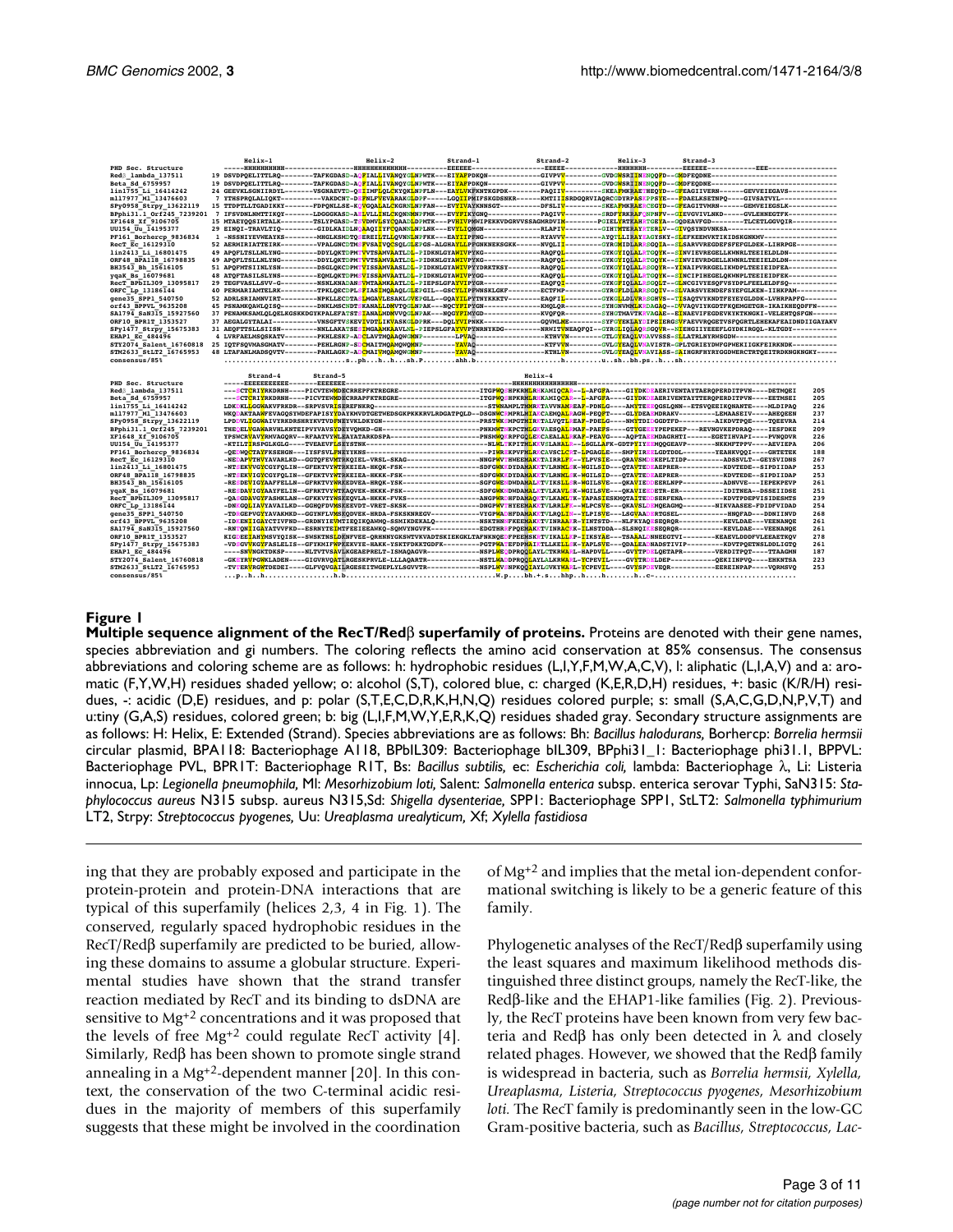

**Maximum likelihood tree for the RecT/Red**β **superfamily of proteins.** The internal branches with RELL bootstrap support >70% are indicated by blue circles. Proteins are designated by their gene names and species abbreviations as in Fig. [1.](#page-2-0) The gene neighborhoods of the RecT/Redβ superfamily genes are shown in association with the corresponding branches whenever they they contained genes for proteins with plausible functional connections with SSAPs. The hatched boxes represent fragments of ERF (Indicated by E) and SSB (indicated by S) genes encoding C-terminal regions as described in the text. Gene abbreviations are as follows: GP46: GP46 of bacteriophage PSA, GP32:GP32 of bacteriophage PSA, ORF15:ORF15 of *Streptococcus thermophilus* bacteriophage 7201, ORF40: ORF40 of bacteriophage PVL ORF86:ORF86 of *Staphylococcus aureus* temperate phage φSLT, Orf100a:0rf100a of *Staphylococcus aureus* temperate phage φSLT, ORF364: ORF364 of bacteriophage φ31.1, Ec2360: b2360 of *E. coli,* AcylTr: N-Acyltransferase, Bro: Bro-N domain fused to XF0704, Met: DNA Methyltransferase

*tococcus and Listeria,* and their phages (Fig. 2). *E. coli* and *Legionella pneumophila* are the only two γ-proteobacteria that possess this protein, suggesting that they might have acquired RecT via a relatively recent horizontal transfer from Gram-positive bacteria. The sporadic distribution of the RecT and Redβ family proteins in bacterial genomes and their presence in phages suggest that these proteins ultimately are of phage origin and have been co-opted by the bacterial DNA recombination/repair systems. Consistent with this, practically all the bacterial members of these families appear to belong to prophages or their remnants,

as they are mostly in the neighborhood of what appear to be clearly phage-derived genes. The EHAP1-like family is extremely divergent and represented thus far only in *E. coli* and the closely related *Salmonella.* Practically all members of the RecT/Redβ superfamily are single-domain proteins showing extended similarity to each other throughout their globular regions. The only exceptions are the *E. coli* EHAP1 and the PF161 protein encoded in the *Borrelia hermsii* circular plasmid, which are fused to C-terminal fragments of the ERF protein (see below).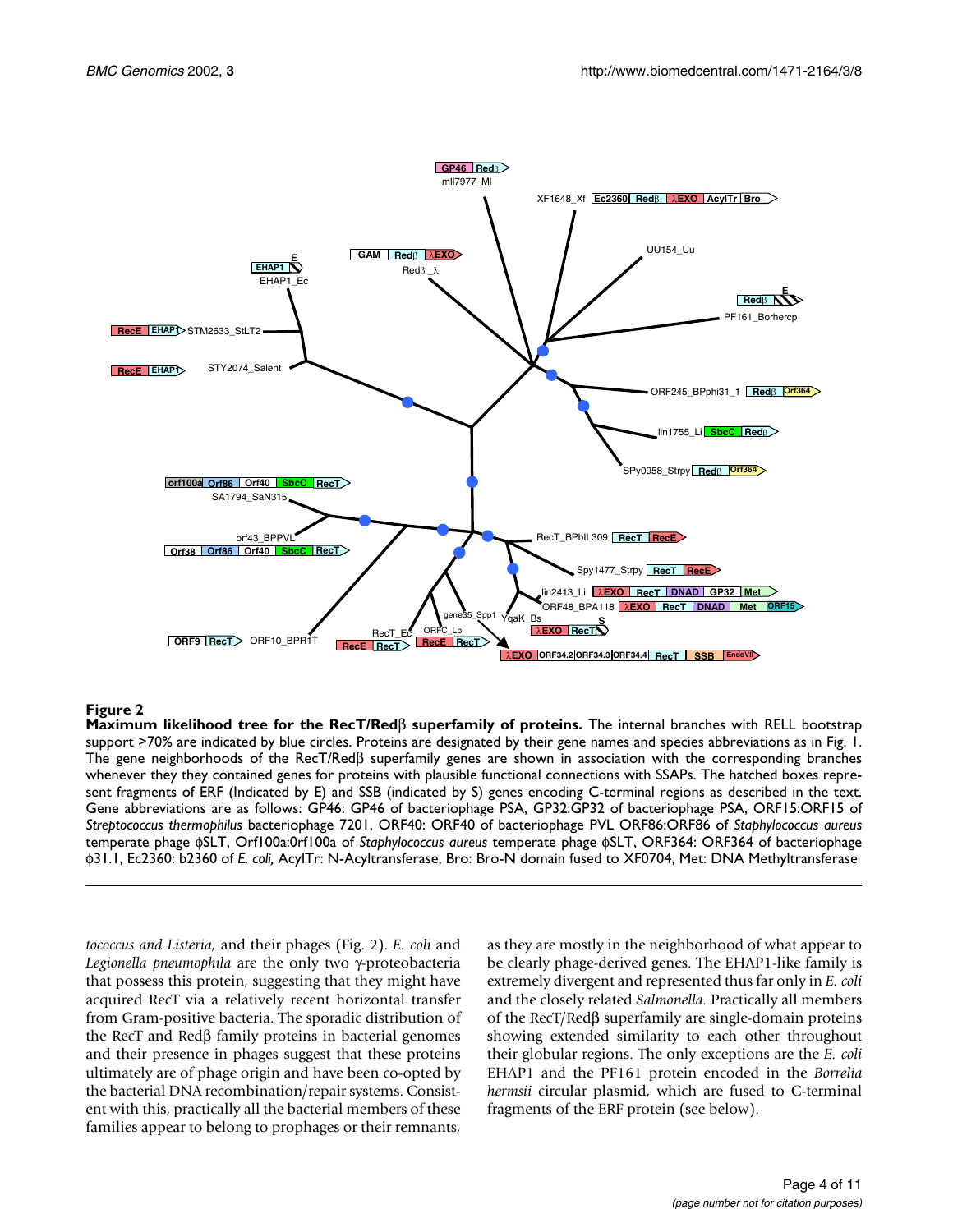|                                                                | Helix-1  |                                                                                                                                                                                                                   | Helix-2 Helix-3 Strand-1 Strand-2 Strand-3 |  |  |         |  |
|----------------------------------------------------------------|----------|-------------------------------------------------------------------------------------------------------------------------------------------------------------------------------------------------------------------|--------------------------------------------|--|--|---------|--|
| PHD Sec. Structure                                             |          |                                                                                                                                                                                                                   |                                            |  |  |         |  |
| ERF P22 9635505                                                |          | 5 FYAR <mark>LAEIOEHL</mark> --------NAPK--NOYN-SFGKYKYRSCED <mark>I</mark> L----EGVKPLLK--GLFLSIS-----DEIVLI--GDRYYVKATATITD-----GENS-------                                                                     |                                            |  |  |         |  |
| ERF HK97 9634188                                               |          | 5 FYARLAAIOENL--------NAPK--NOYN-SFGKYKYRSCEDIL----EGVKPLLN--GLFLSIS-----DEVVLI--GDRYYVKATATITD-----GENS-------                                                                                                   |                                            |  |  |         |  |
| orf17 phiPV83 9635694                                          |          | 10 <mark>I</mark> NKA <mark>M</mark> VAFRKEV--------KOPLK-DKNN-PFFKSKYVPLENVV----EAIDEAATPHGLSYT------OWALNDVD-GRVG-VATMLMHES-----GEYI-------                                                                     |                                            |  |  |         |  |
| $1 \text{m} \text{o} 23\overline{1}8$ Lm $16\overline{8}04357$ |          | 10 TAKA <mark>M</mark> AA <mark>IQKEV</mark> ---------KPLEKSAAN-PFTDSKYTPLDK <mark>I</mark> V----EA <mark>I</mark> FKVAPGHGVSFT------OWPISGDN-GTIG-IGTMLMHES-----GEWI-------                                      |                                            |  |  |         |  |
| orf216 phiSLT 12719409                                         |          | 7 <mark>L</mark> YOK <mark>IADVKANI----------AGFTKDTK-GY-NFSY</mark> VSGSO <mark>I</mark> L----HR <mark>I</mark> REKMIEHN <mark>L</mark> LLVPNTLNNEWTTHTF--KNK--KGOEVTEFIVEMDLNYTWINAD---                         |                                            |  |  |         |  |
| ORF4 Bbcp8.3 458219                                            |          | 18 <mark>F</mark> ISDMKTLRMNL---------AGIDKNLK-GY-GYKYONFNEIV----REIKNVINKHNLYLDFK----OFPTFTVVEGOOV-LHVVRTTFY-STNTGYKDSFDTPIL                                                                                     |                                            |  |  |         |  |
|                                                                |          | BBL29 Bbcp32-8 11497308 41 <mark>F</mark> RKD <mark>MKTLKMNL</mark> ---------PGIDKSLK-GY-GYKYONFNE <mark>I</mark> V----REIKNVIKKHN <mark>L</mark> ELDIE----OYPISIE--GOYGIVDYIRTTFY-STSTGYEFSFDTRIP                |                                            |  |  |         |  |
|                                                                |          | BB029 Bbcp32-7 11497280 36 <mark>F</mark> RKD <mark>M</mark> KT <mark>LKMNL</mark> ---------PGIDKSLK-GY-GYKYONFNE <mark>I</mark> V----REIKNVIKKHN <mark>L</mark> ELDIE----OYPISIE--GOYGIVDYIRTTFY-STSTGYEFSFDTRIP |                                            |  |  |         |  |
|                                                                |          | BBR29 Bbcp32-4 11497168 47 <mark>F</mark> RKDMSTLIRNL----------PRIDKSLK-GY-GYKYODFND <mark>I</mark> V----EVIYSVIDKHNLDLFFT----OAPISVE--GOYGIVDYIRTTFY-STSTVYKYSFDTRIH                                             |                                            |  |  |         |  |
| BBC05 Bbcp9 11527300                                           |          | 19 FLRDMETLRMNL----------PGIDKNLK-GY-GYKYONFNETA----RETKKVIBKHNLCLDFK----OFPTFTVV-GEOOVLHVVRTTFY-STNTGYKDSFDTPIL                                                                                                  |                                            |  |  |         |  |
| ORF7 ST7201 9634634                                            |          | 2 EEMT <mark>F</mark> TE <mark>LOOKI</mark> --------OLEK---KKE-GTAKYASRHVEDIY----NVFKNLKS--NWNVVV-----NYELVEF--SGKTF <mark>I</mark> KAIATASNKDEK-----------                                                       |                                            |  |  |         |  |
| $Orf5\overline{2}$ D3 9635643                                  |          | 85 FNAS <mark>M</mark> AA <mark>M</mark> QSEL------ERGPSIAAITVNGOKRSNYATFED <mark>I</mark> N----DIVKPIMORFG <mark>F</mark> AVSFR-----VETVOT--GV--SVTGILMHCA-----GHRE------                                        |                                            |  |  |         |  |
| Orf223 Lj771 13491642                                          |          | 13 WAMHYAOVKANIKOPEKTHKVTVSGKTKOGTPY-SYDYNYADLNDIDAAVMDGIKKVTDKDGNVVF----SYFFDIRTENNTVEVOTILVDSS-----GFTL------                                                                                                   |                                            |  |  |         |  |
| ERF Unk 6015511                                                |          | 7 LYEALAETONN <mark>I</mark> --------EOPKK-DASN-PMFKSS <mark>Y</mark> VTLDAVI----NAIVKARKASGAKFFF------TNIVOD--GV--MFTRIIGYGE-----TLDL-------                                                                     |                                            |  |  |         |  |
| ORF244 BPmv4 11138335                                          |          | 10 TFGALSKFRAQV--------KQPAK-TAKN-PYFNSNYVTLEGVM----QSTDAALPGTGLAYC------QLVENGDN-GV--SVSTLITHSS--------------                                                                                                    |                                            |  |  |         |  |
| ERf bIL67 9627938                                              |          | 1 <mark>M</mark> ESK <mark>I</mark> LKLINEI--------EVPK--SQYN-SYGKYN <mark>F</mark> RNNED <mark>I</mark> Q----TA <mark>L</mark> KPLLLKYGLMEVA-----GTEMLEM--NNELM <mark>L</mark> HVHVEIFDPENPNDV---------          |                                            |  |  |         |  |
| ERf c2 9628668                                                 |          | 1 MESK <mark>V</mark> LKLINEI--------KVPK--SOYN-SRGKYNFRNNEDIO----TALKPLLLOFGLMEKA-----TTEMLEM--NNELMLHVHIDIFDPDNPNDI--------                                                                                     |                                            |  |  |         |  |
| ERF MM1 15088753                                               |          | 2 ADLTFAELORKM--------OIEK---OTK-OGVKYPFRTAEDIN----NKFKSLDS--GWSVSFP----EDDIIOK--GDKLY <mark>Y</mark> KAVAVVKRESDGTI----------                                                                                    |                                            |  |  |         |  |
| consensus/85%                                                  |          |                                                                                                                                                                                                                   |                                            |  |  |         |  |
|                                                                |          |                                                                                                                                                                                                                   |                                            |  |  |         |  |
|                                                                |          |                                                                                                                                                                                                                   |                                            |  |  |         |  |
|                                                                |          |                                                                                                                                                                                                                   |                                            |  |  |         |  |
|                                                                |          |                                                                                                                                                                                                                   |                                            |  |  |         |  |
|                                                                | Strand-4 | $Helix-4$                                                                                                                                                                                                         |                                            |  |  | Helix-5 |  |

| PHD Sec. Structure      |  |                                                                                                                                              |
|-------------------------|--|----------------------------------------------------------------------------------------------------------------------------------------------|
| ERF P22 9635505         |  | HSASALAREE-----ENKK----GMDAAQVTGATSS <mark>YARKYCL</mark> NGLFGIDD-AKDADTEEHKQQQN--------AAPAKOTKSSPSSPAPEOVLKAFS 157                        |
| Gp40 HK97 9634188       |  | HTATALAREE-----E <b>SKK-----GMDSAQVTGATSS<mark>YARKY</mark>CL</b> NG <mark>LFGI</mark> DD-AKDADTDEHKHOO------------NAAAKOSKPSPTPEQVLKAFT 153 |
| orf17 phiPV83 9635694   |  | EYDPVEMNAE--------K------NTPOGAGSLIS <mark>YLKRYSL</mark> SAIFGITS-DODDDGNEASGKNNNPK---OOTRTOWASSETIGILRKEVISFTKL 164                        |
| lmo2318 Lm 16804357     |  | EYDPLYMTVI-----TNKK-----MSSAQEAGGTITYAKRYVIAAVFGIVS-DEDKDGNIOSSPSKYPKNN-SYKSN-NYNONSNSOOOTKOSOONDN 169                                       |
| orf216 phiSLT 12719409  |  | KPEEQMEVSYHA---YGOO-----NDISQAHGTALTYAERYFLMKFFNIPTDEDDADAKOKODKY---------------STVSQEFKDILTKEVN 165                                         |
| ORF4 Bbcp8.3 458219     |  | TENLKWYNEN------GAKN---VNTVPOLVGSSITYFKRYALVAYLNIES-EVDTDAAPINNNYKNEN-SNMPSK--QVIVNOEOKKDINONONQIK 189                                       |
| BBL29 Bbcp32-8 11497308 |  | TENLOWNNEN------GSKV---TNTVYOMFGSGITYVKRYALVAALGIES-EIDTDAAPIYNNHENEN--SMSSK--OVSVNOKOEOKREOKOEINO 210                                       |
| BB029 Bbcp32-7 11497280 |  | TENLOWNNEN------GSKV---TNTVYOMFGSGITYVKRYALVAALGIES-EIDTDAAPIYNNHENEN--SMPSK--OSSVNOKOEOKREOKOEINO 205                                       |
| BBR29 Bbcp32-4 11497168 |  | TDKLOWNSEN------GSKN---MNTMPOFVGSAITYFKRYALVGHLCIRS-EMDTDAAPIYNNYENRN--SMPSK--OSSVNOKOEOKREOKOEINO 216                                       |
| BBC05 Bbcp9 11527300    |  | TENLKWNNEN------GSKNV--VNTVPOLVGSSITYFKRYALVAYLNIES-EVDTDAAPIYNNHENEN--SMPSK--OAGVNONOIKNFDKKLKTGK 190                                       |
| ORF7 ST7201 9634634     |  | VOAOAFAELSPVPILKTRNGELKOMNEPOWVGAVOSYAGKYALOALFAIG--EEDVDHFEVAEO------SMRPN--ONHNOMOSHOOANYINOOOH 160                                        |
| Orf52 D3 9635643        |  | ---OTTMLVPLDT--SGSK------NAVOSLGSSVSYGKRYVLSALLNITTRGEDDDGNAAVPP-------------KKLITKAOAQQLKALLSQCL 234                                        |
| Orf223 Lj771 13491642   |  | --KTNKVVFO------NNK-----AWDAQATASLIS <mark>YA</mark> KRYSLSGAFGI---AADNDDDAQDQKTIYE-----------PKILTKQELEDYKVYYNG 174                         |
| ERF Unk 6015511         |  | --AGSKVADDL-----GNR----GTNSAQAEGSALTYARRYSLSMAFGI---ASDVDDDGNSAGG------SKRKPEAPKTISQEKLVLLEKLITDTS 157                                       |
| ORF244 BPmv4 11138335   |  | ---GEWMIVGPLTL-APTK------RDPOGOGSAITYAKRYOLASAFGI---SSDIDDDGNACSFG----EDROSGYOROSAONKSYRGONANOGNRO 160                                       |
| ERf bIL67 9627938       |  | TSGDGWAVID------VNKK---GMDKAOATGASOSYASKYAYGOALKLDD-IKDADSTNKGONN--------AORPKAVPKASYOYKLSDLKKMVAN 158                                       |
| ERf c2 9628668          |  | ASGDGWAVID------INKK---GMDKAQATGASOSYASKYAYGOALKLDD-TKDADSTNKGPNN--------ATOMKSRPKSNYQYNLSDLKKKVAN 158                                       |
| ERF MM1 15088753        |  | EKAIGWAREEDVPIFHTOKGDVKQMODPOWTGAVGS <mark>YARKYAL</mark> QGLFALG--GEDVDEYPVEESQEQGQNNQQQKPNNQQAQGONOVRYIDNTQYQEI 172                        |
| consensus/85%           |  |                                                                                                                                              |
|                         |  |                                                                                                                                              |

**Multiple sequence alignment of the ERF protein superfamily.** The coloring reflects the amino acid conservation at 85% consensus. The coloring scheme and secondary structure assignment abbreviations are as in Fig. [1.](#page-2-0) Species abbreviations are as follows: Bbcp32-4: *Borrelia burgdorferi* cicular plasmid (cp) 32-4, Bbcp32-7: *B. burgdorferi* cp 32-7, Bbcp32-8: *B. burgdorferi* cp 32-8, Bbcp8.3: *B. burgdorferi* cp 8.3, Bbcp9: *B burgdorferi* cp 9, bIL67: bacteriophage IL67, c2: *Lactococcus* phage c2, D3: *Pseudomonas* phage D3, HK97: bacteriophage HK97, Lj771: *Lactobacillus johnsonii* prophage Lj771, Lm: *Listeria monocytogenes,* MM1: *Streptococcus pneumoniae* bacteriophage MM1, BPmv4: Bacteriophage mv4, P22: Bacteriophage P22, phiPV83: Bacteriophage φPV83, phiSLT: *Staphylococcus aureus* temperate phage φSLT, ST7201: *Streptococcus thermophilus* bacteriophage 7201, Unk: Unknown.

## *ERF defines a superfamily of SSAPs that are evolutionarily distinct from the RecT/Red*β *super family*

The ERF protein of phage P22 is involved in the circularization of the linear dsDNA phage genome upon entry into the host cell [21–23]. Experimental studies have shown that, mutations in ERF are complemented by Redβ and that *in vitro* ERF adopts quaternary structures analogous to those of Redβ and RecT  $[14, 17, 24, 25]$ . However, in the comprehensive analysis of the RecT/Redβ superfamily no statistically significant similarity could be detected between these proteins and the ERF proteins. To explore the evolutionary affinities of the ERF domains, we carried out a sequence profile analysis as described above for the RecT case using transitive PSI-BLAST analysis. As a result of these searches, homologs of ERF encoded in several bacterial and phage genomes from diverse taxa were identified.

The alignments generated in these searches consistently pointed to a region of approximately 150 amino acids that is conserved in all these proteins, with a characteristic motif of the form: GuXXoYhp + YXhXXhh (where G is glycine, Y-tyrosine, u is a tiny residue, h-hydrophobic, p is a polar residue, o is an alcohol residue, + is a basic residue, and X is any residue; Fig. 3). This suggested that ERF was the prototype of a family of conserved bacterial domains.

Secondary structure prediction based on the multiple alignment of the ERF domain suggests a globular  $\alpha + \beta$ fold with five helices and three or four strands (Fig. 3). The above-mentioned motif that is typical of this family is associated with helix 4 of this domain; given the presence of conserved basic residues, it may be critical for DNA-binding and strand-transfer activity of the ERF-like proteins.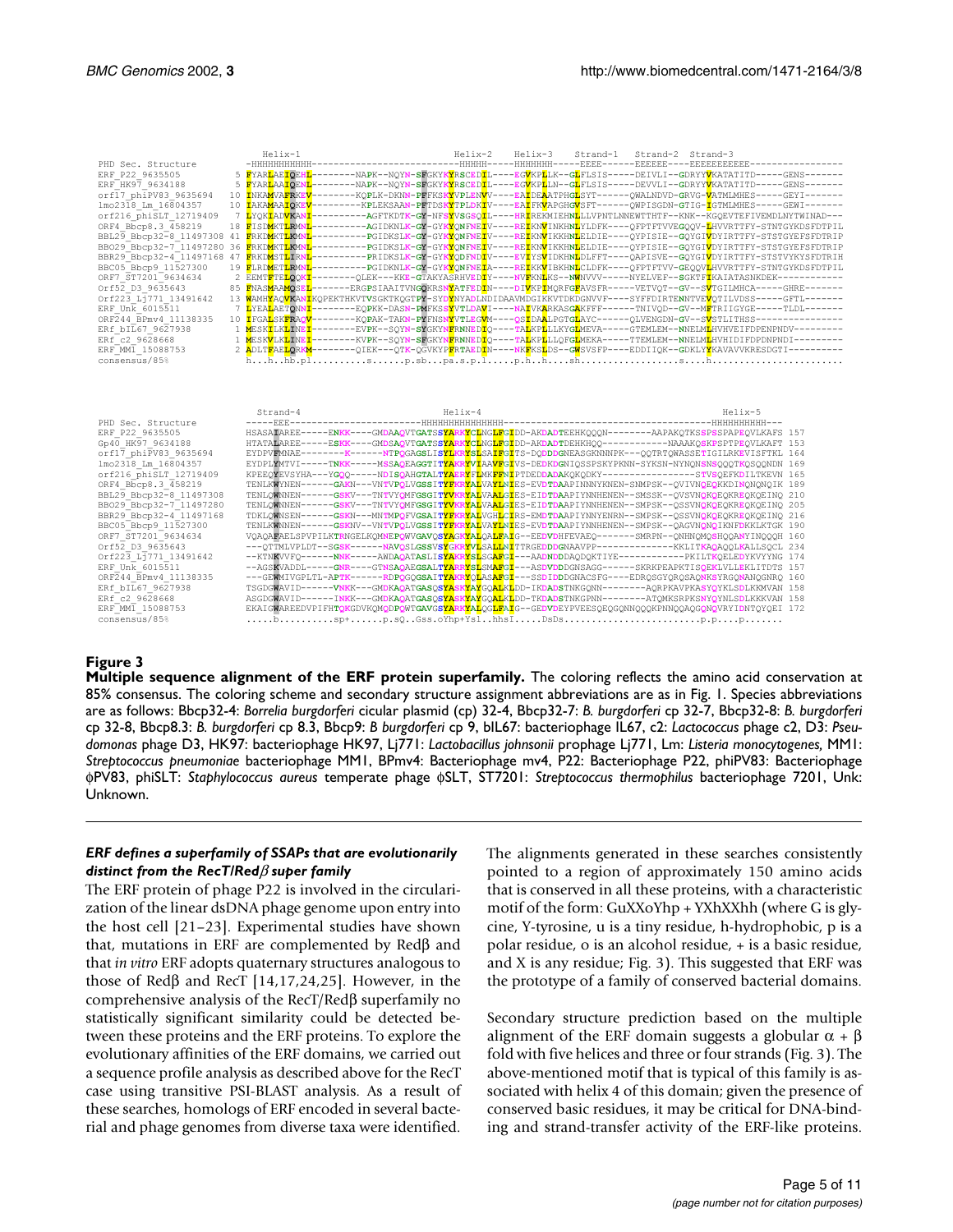

**Maximum likelihood tree for the ERF superfamily of proteins.** The designations, gene names and species abbreviations are as in Fig. 2A. The internal branches with RELL bootstrap support >70% are indicated by blue circles. The gene neighborhoods of the ERF proteins are shown whenever they contained gene coding for proteins with potential functional relevance. Gene abbreviations are as in Fig. [1B](#page-2-0)

Additionally, in the loop between helices 4 and 5 of the ERF domain there is a universally conserved acidic motif of the form DXD. Analogous to the RecT superfamily, this acidic dyad might coordinate a divalent cation and undergo a conformational change dependent on metal-binding. However, the average size of the core domains, the patterns of conserved residues, and the predicted secondary structures of the RecT/Redβ and ERF domains show no correspondence to each other, implying that there is no direct evolutionary link between these protein groups.

ERF homologs are encoded by the genomes of several temperate phages of Gram-positive bacteria and γ-proteobacteria; additionally, we detected members of this superfamily in *Listeria* and in all the circular plasmids and one linear plasmid of *Borrelia burgdorferi* (Fig. 4). Thus, like the RecT/Redβ superfamily, the ERF family is likely to have emerged in the temperate phages, and was disseminated to the *Borrelia* circular plasmids and some bacterial genomes via prophages.

#### *Detection of bacterial homologs of RAD52 and identification of an aberrant HhH domain in these proteins*

The baker's yeast protein RAD52 and its paralog RAD59 define a small family of proteins thus far represented in fungi, vertebrates and the early-branching ameboid eukaryote, *Entamoeba histolytica.* Rad52 functions in conjunction with the RecA ortholog, the RAD51 recombinase in double-strand break repair and meiotic recombination [6]. RAD52 binds ssDNA during recombination and also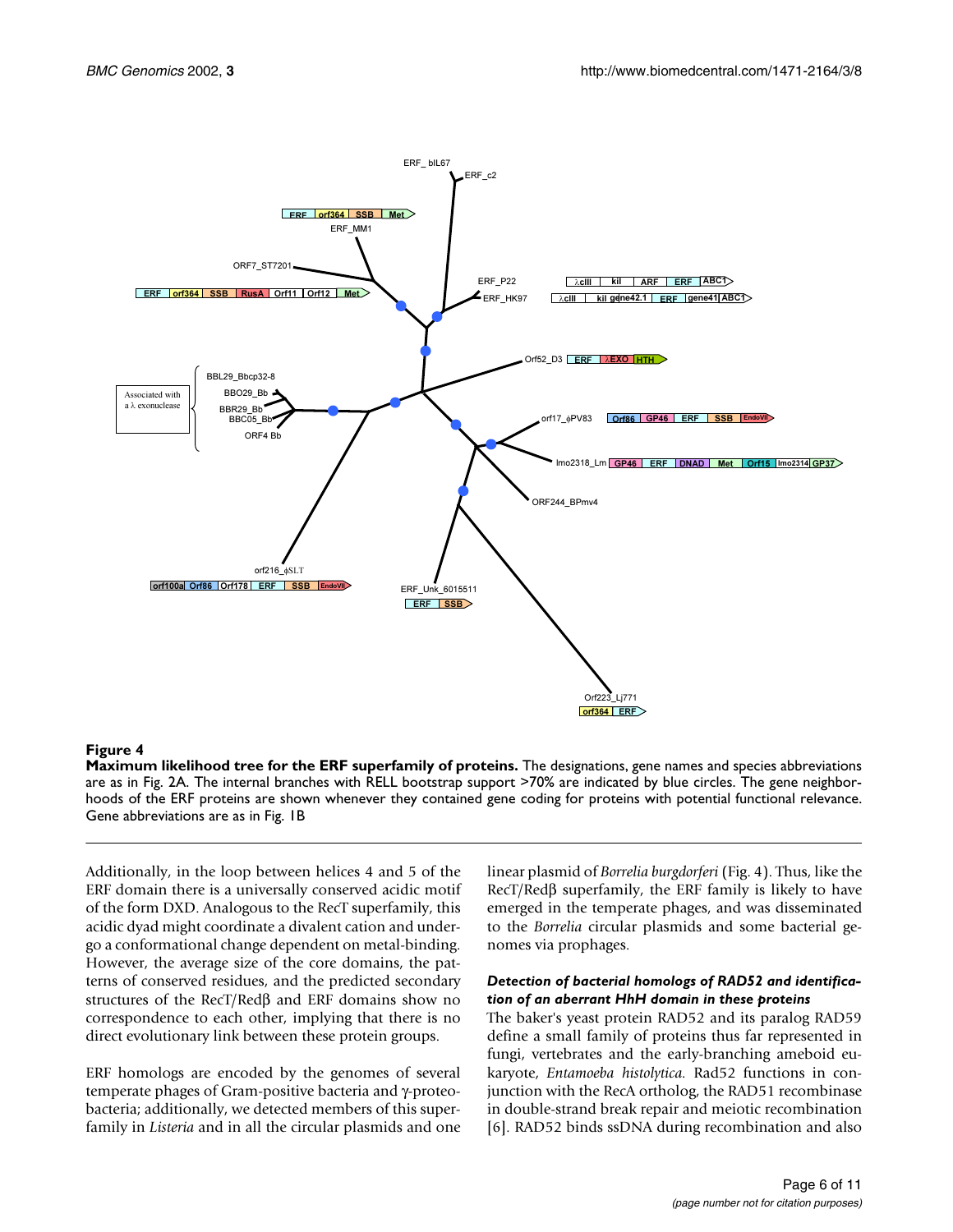

**Multiple sequence alignment of the RAD52 protein superfamily.** The coloring reflects the consensus at 90% conservation. The coloring scheme and secondary structure assignment abbreviations are as in Fig. [1.](#page-2-0) Species abbreviations are as follows: BPul36: Bacteriophage ul36. Cab: *Clostridium acetobutylicum,* Dr: *Deinococcus radiodurans,* Hs: Homo sapiens, Kla: *Kluyveromyces lactis,* NC: *Neurospora crassa,* Sc: *Saccharomyces cerevisiae,* Sp: *Schizosaccharomyces pombe,* Sparatyphi: *Salmonella paratyphi* A, Ralbus: *Ruminococcus albus.* The Shiga toxin-converting phage RAD52-like protein (gi: 17977996) is nearly identical to the *Salmonella paratyphi* A RAD52 like protein. The RAD52-like proteins from Bacteriophage ul36 (gi: 8248159) and *Ruminococcus albus* are respectively adjacent to genes encoding the single-strand binding protein and the λ-type exonuclease.

shows a quaternary organization similar to those of RecT/ Redβ and ERF [16,26]. However, RAD52-like proteins showed no detectable sequence similarity with either the ERF or the RecT/Redβ-like proteins. Sequence searches initiated with the conserved globular region of the eukaryotic RAD52 proteins readily detected their homologs from other eukaryotes and, at convergence, also retrieved from the database certain bacterial proteins, such as DR0423 from *Deinococcus* and CAC1936 from *Clostridium* respectively, with border-like statistical significance (e  $\sim$  .05). These bacterial proteins form a small family that is additionally represented in *Salmonella paratyphi* A, the temperate bacteriophage u136 of *Lactococcus lactis* (ORF252 encoded protein) and a Shiga toxin-converting phage from *E. coli*. Iterative profile searches initiated with CAC1936 from *Clostridium acetobutylicum* and its *S. para-* *typhi* A ortholog correspondingly retrieved *S. cerevisiae* RAD52 and its eukaryotic homologs, with borderline evalues at convergence  $(\sim 0.043)$ . The alignment between these bacterial proteins and the eukaryotic Rad52 homologs was co-linear throughout the entire length of their shared globular region and the Gibbs sampling procedure detected two motifs of greater than 20 residues, with a probability of chance occurrence in these proteins less than 10-18 (Fig. 5). In addition to the similar conservation pattern, separate secondary structure predictions for both the eukaryotic RAD52 family and their potential bacterial homologs showed a complete concordance of the predicted structural elements between RAD52 and the bacterial proteins, strongly suggesting that they all belong to a single homologous superfamily (hereinafter the RAD52 superfamily).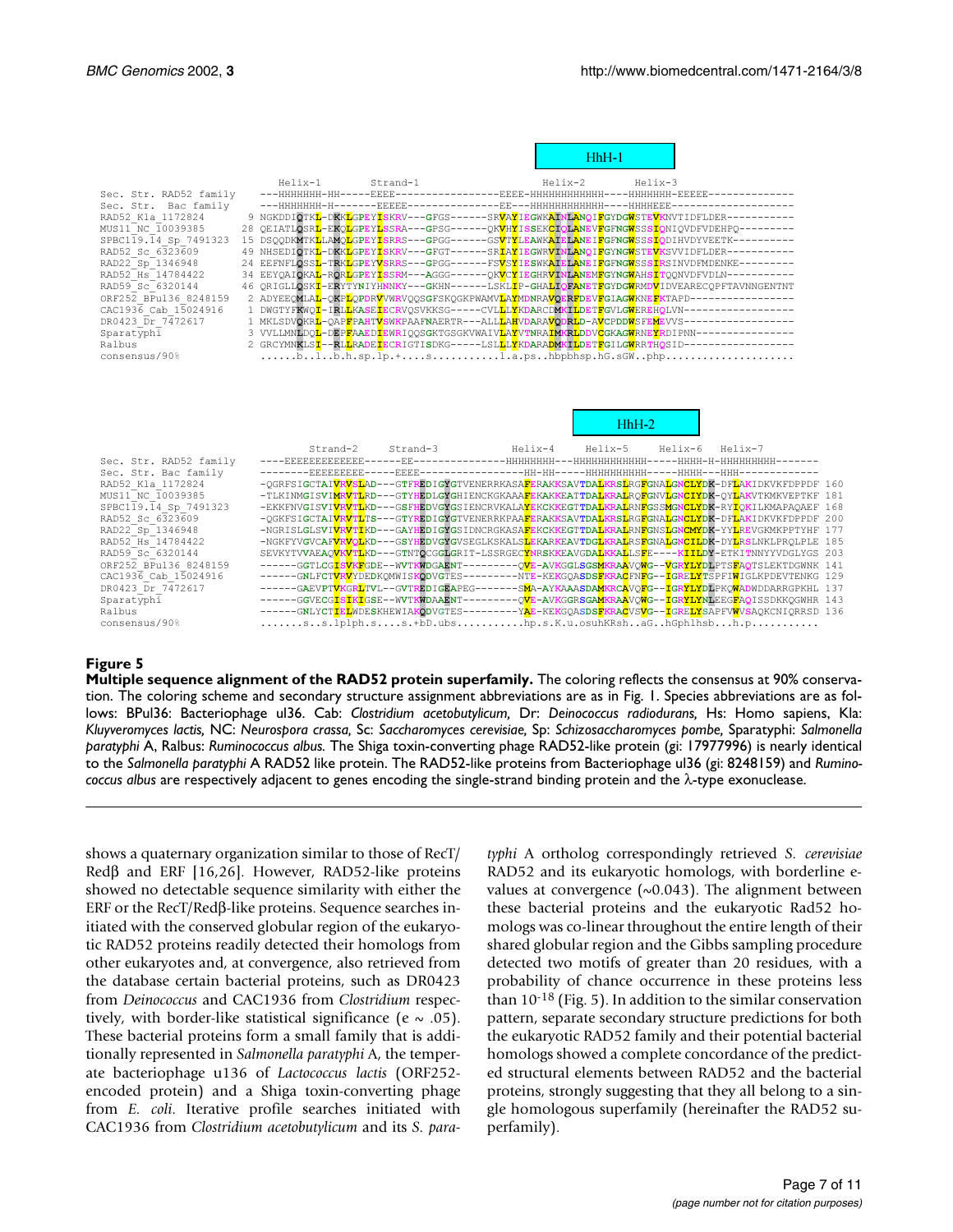The secondary structure predictions showed that the Rad52 superfamily proteins adopt a structure with interspersed α-helices and β-strands (Fig. 5). Additionally, fold predictions using 3DPSSM (E-value=.0085, corresponding to a 90% confidence in the prediction) and the hybrid fold method (Z-score = 19.5) predicted the presence of a potential Helix-hairpin-Helix (HhH) fold in members of the RAD52 superfamily. The HhH domain is a small nucleic acid-binding module comprised of two helices joined by a central loop (hairpin), which functions as the DNA-binding moiety of numerous repair and recombination proteins[27,28]. Two HhH modules are predicted in the core conserved domain of the RAD52 family, the first one bounded by the predicted helices 2 and 3, and the second one bounded by helices 5 and 6 (Fig. 5). Although these predicted HhH modules are very divergent in sequence from the typical versions, the hairpin in both HhH modules of the RAD52 family proteins is bounded by small residues, typically glycine; this conforms to the signature motif characteristic of the classical HhH modules [28,29]. However, in the case of the RAD52 superfamily the predicted HhH modules appear to have been welded into a large globular superstructure that maintained its evolutionary distinctness over time. The conservation pattern and predicted structural elements of the RAD52 superfamily are distinct from those predicted for the ERF and RecT/Redβ superfamilies (Fig [1](#page-2-0), 3, 5), supporting the lack of a direct evolutionary relationship between these proteins.

The RAD52 superfamily shows a sporadic phyletic distribution, and even in the crown-group eukaryotes, might have been secondarily lost in certain lineages, such as plants, nematodes and insects. The sporadic distribution of this family among phylogenetically distant bacteria, along with its presence in several prophages, suggests that, like the RecT/Redβ and ERF superfamilies, at least the bacterial RAD52-proteins might be of predominantly phage origin. The core of the eukaryotic recombination system appears to have been inherited from the system present in the common ancestor shared with the archaea [29]. However, RAD52 is thus far absent in all archaeal genomes and is restricted to a single orthologous group in the eukaryotes [29]. Thus, it appears plausible that eukaryotic RAD52 was ultimately derived through lateral transfer either from a bacterial genome or directly from a viral source, at a point at least predating the divergence of the crown group eukaryotes and *Entamoeba.*

## *Contextual information from gene neighborhoods provides details regarding functional interactions of the SSAPs with DNA recombination pathways*

The clustering of functionally related genes in prokaryotic genomes into co-transcribed and co-regulated units, operons, often allows functional assignments through the principle of 'guilt by association' [30–32]. Generally, genes whose products physically interact to form a complex or are involved in successive steps in a biochemical pathway form operons that are conserved over large evolutionary distances [30]. On previous occasions, we have used gene neighborhoods or operons to predict novel DNA repair complexes and their components [33]. Accordingly, a similar approach was applied to the three families of SSAPs (RecT/Redβ, ERF, Rad52), to shed light on their functional links.

Notably, the genes encoding the three evolutionarily distinct SSAPs co-occurred with similar sets of DNA repair/recombination-related proteins (Figs. 2,4). In at least one case, each of them was found adjacent to the gene for the single-strand-binding protein (SSB), an OB-fold protein that binds ssDNA (Figs. 2,4). This association ties in with the function of the SSAPs in single-strand annealing, suggesting that they closely interact with SSB. It has been suggested in the case of RecT that it may compete with SSB for binding single strand overhangs and thereby make them available for the annealing process [3]. Similar interactions between other SSAPs and SSB, that probably coats the ssDNA generated by nucleases, appear likely. Genes for SSAPs from all the 3 distinct superfamilies may also occur adjacent to or in the vicinity of genes encoding nucleases or Holliday junction resolvases (HJRs). Genes for RecT/Redβ superfamily proteins are associated with genes encoding a λ-type exonuclease (LE) of the type II restriction enzyme fold, RecE, which also might be a divergent member of this fold, and a nuclease of the Endonuclease VII (EndoVII) fold [7,34] (Fig. 2). The ERF superfamily genes are associated with a RusA superfamily nuclease/ HJR and EndoVII fold nucleases (Fig. 4) [34]. Furthermore, the *Borrelia* plasmids that encode ERF, also almost always additionally encode a λ-type exonuclease, even if it is not the adjacent gene. In a single instance, in the Grampositive bacterium *Ruminococcus albus,* the gene encoding a RAD52 superfamily protein occurs adjacent to a gene for a λ-type exonuclease. These nucleases probably contribute to the repair process, in which SSAPs are involved, by providing the initial break in the dsDNA and/or in digesting the nicked target to generate ssDNA.

The RecT and Redβ family proteins often co-occur with the SbcC gene that encodes an ABC ATPase with a large coiled-coil segment. These proteins are known to cooperate with SbcD, nuclease of the calcineurin-like phosphoesterase superfamily and to degrade dsDNA in the  $3' \rightarrow 5'$ direction generating ssDNA [35,36]. It seems likely that RecT/Redβ proteins, at least in certain cases, function in conjunction with the SbcCD-pathway, by utilizing the single-stranded regions generated by the SbcCD nuclease. Additionally, several genes, whose functions are less clear, tend to co-occur with the genes coding for the SSAPs.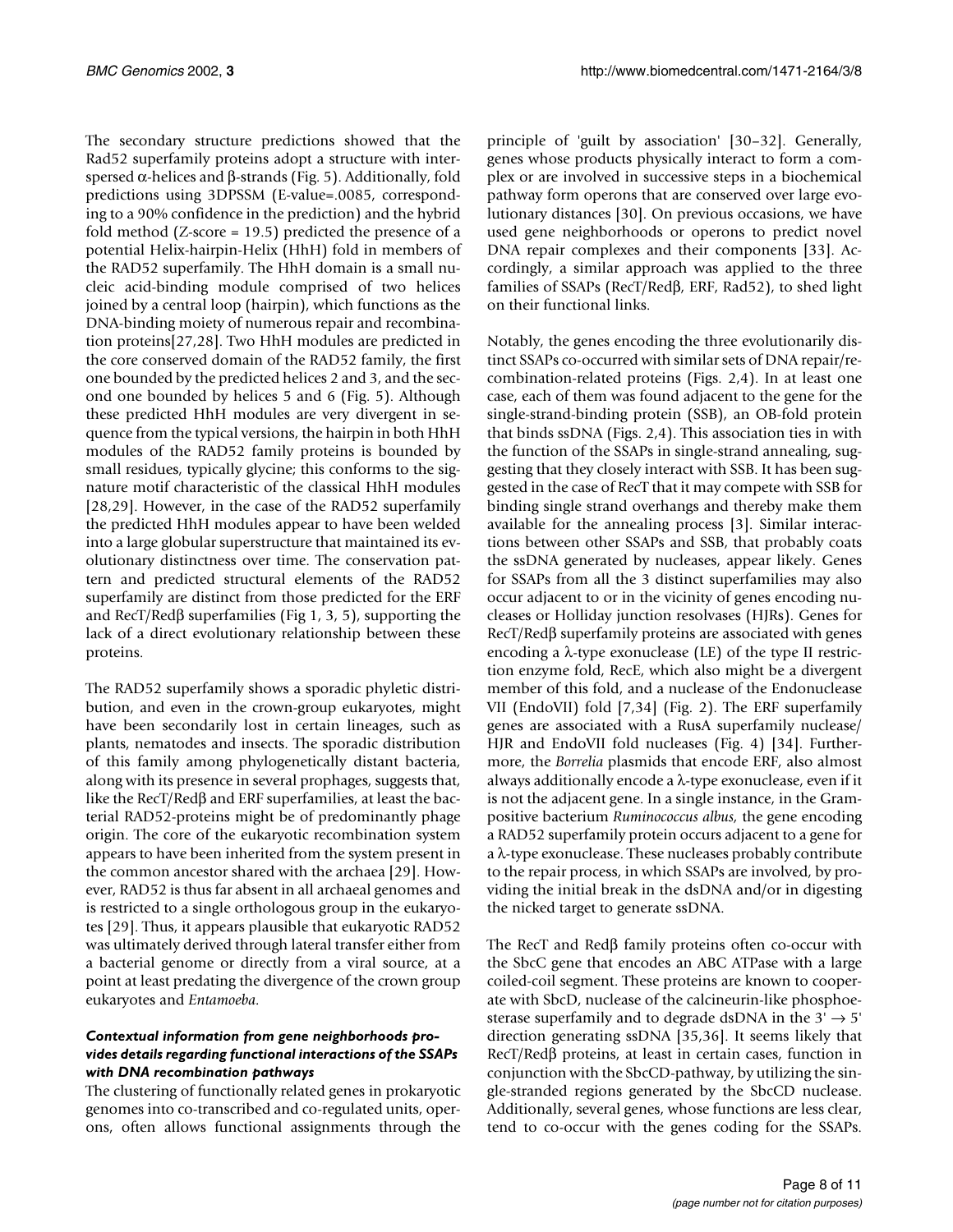These include DNA methyltransferases and the primosomal protein DnaD from low-GC Gram-positive bacteria [37] that co-occur with both ERF and RecT superfamily members (Figs. 2,4). The poorly characterized phage-or prophage-specific genes that are frequently observed in these neighborhoods include ORF15 (*Streptococcus thermophilus* bacteriophage 7201), ORF86, ORF100a (*Staphylococcus aureus* temperate phage φSLT) and ORF364 (bacteriophage φ31.1) (Figs. 2,4). Secondary structure predictions indicate a high α-helical content for these proteins. It is likely that these α-helical proteins are phage innovations that could function as adaptors in the recombination pathway either as accessory protein-protein interacting domains or as DNA-binding domains.

# *Evidence for convergent operon evolution and in situ nonorthologous displacement of genes in operons encoding SSAPs*

A superposition of the gene neighborhood information upon the phylogenetic trees for the SSAP superfamilies provides insights into the evolutionary processes that led to the emergence of the operons that include the SSAP genes. As discussed above, the RecT/Redβ superfamily clearly splits into three distinct families (Fig. 2). The phylogenetic tree shows that SbcC co-occurs with the SSAP once within Redβ-family and once within the RecT-family. An examination of the tree and the respective gene neighborhoods suggests that independent juxtaposition of SbcC with Redβ-like and RecT-like genes on two separate occasions is the most parsimonious explanation. The alternative explanation, namely that the gene coding for the common ancestor of the Redβ and RecT already co-occurred with the *sbcC* gene is far less likely because it would require over 10 independent losses of this, apparently, functionally advantageous organization in different bacterial and bacteriophage lineages. Likewise, the observation that, in one or more cases, genes encoding each of the SS-APs co-occur in the same predicted operon with SSB or a λ-type exonuclease, suggests that similar operon structures may also emerge independently in evolution. Thus, the same or analogous operon organizations may emerge convergently on multiple occasions, probably due to the selective pressure arising from the strong interactions between the SSAPs and their functional partners such as SbcC, SSB and LE.

The distribution of the gene neighborhoods, in which a member of the RecT superfamily occurs next to the RecE on the phylogenetic tree of the RecT/Redβ superfamily, indicates that the RecE-RecT combination was probably the ancestral state for at least the RecT and EHAP1 families (Fig. 2). This implies that, on at least two occasions, the gene for  $\lambda$  endonuclease displaced the functionally analogous *recE* gene and became the adjacent gene to RecT (Fig. 2). That this displacement might have occurred by *in situ*

insertion of a non-orthologous gene is suggested by the detection, on three separate occasions, of unusual remnants of pre-existing genes. The RecT/Redβ superfamily members, namely EHAP1 from the enterobacteria and PF161 from *Borrelia hermsii,* contain a small, C-terminal fragment of the core conserved domain of the ERF superfamily, which is located C-terminal of their *bona fide* RecT/ Redβ domains. These fragments of the ERF protein are closely related to other ERF domains from related organisms and are unlikely to fold into the native conformation characteristic of the full-length ERF domain. For example the ERF fragment fused to the EHAP1 RecT/Redβ domain is closely related to the P22 phage ERF domain. This suggests that in each of these cases a RecT superfamily gene was inserted in frame into a pre-existing ERF gene leaving behind only a non-functional fragment of it (Fig. 2). In a very similar case, the bacterial RAD52-like protein from a Shiga toxin encoding temperate phage is fused to an extreme C-terminal fragment that is nearly identical to the C-terminal most portion of the P22 ERF protein. In this case, it appears that the pre-existing ERF gene was displaced through the insertion of a bacterial RAD52-like gene. Interestingly, and in the same vein, the RecT proteins from *Bacillus* species contain a short C-terminal acidic module that is missing in other RecT proteins, but is highly similar to the C-terminal region of SSBs, particularly those from Gram-positive bacteria (data not shown). This suggests that, at some stage in their evolution, the *Bacillus recT* gene protein has recombined with the gene coding for SSB, which might even have resulted in a functional replacement of an SSB with an SSAP.

Thus it appears likely that functionally equivalent genes may displace their analogs in operons via insertion into the same position.

# **Conclusions**

We show that functionally similar SSAPs belong to at least three evolutionarily distinct superfamilies. We unify the Redβ and RecT proteins and their homologs, which have not been reported as being related at the sequence level, into a single superfamily, supporting the notion that these proteins share a similar mechanism of action. The second superfamily typified by the ERF proteins is predominantly found in bacteriophages and is also present on all circular plasmids from *Borrelia,* suggesting a role in the recombination of these plasmids. The third superfamily, typified by the yeast RAD52 protein and previously detected only in eukaryotes, was shown to include bacterial and phage homologs and to contain a modified HhH domain. By comparing the gene neighborhoods of the SSAPs, we show that the predicted operons that include the SSAP genes evolve according to the "LEGO" principle. In these operons, the SSAP genes are linked to the genes for various DNAses and DNA repair related proteins, such as SSB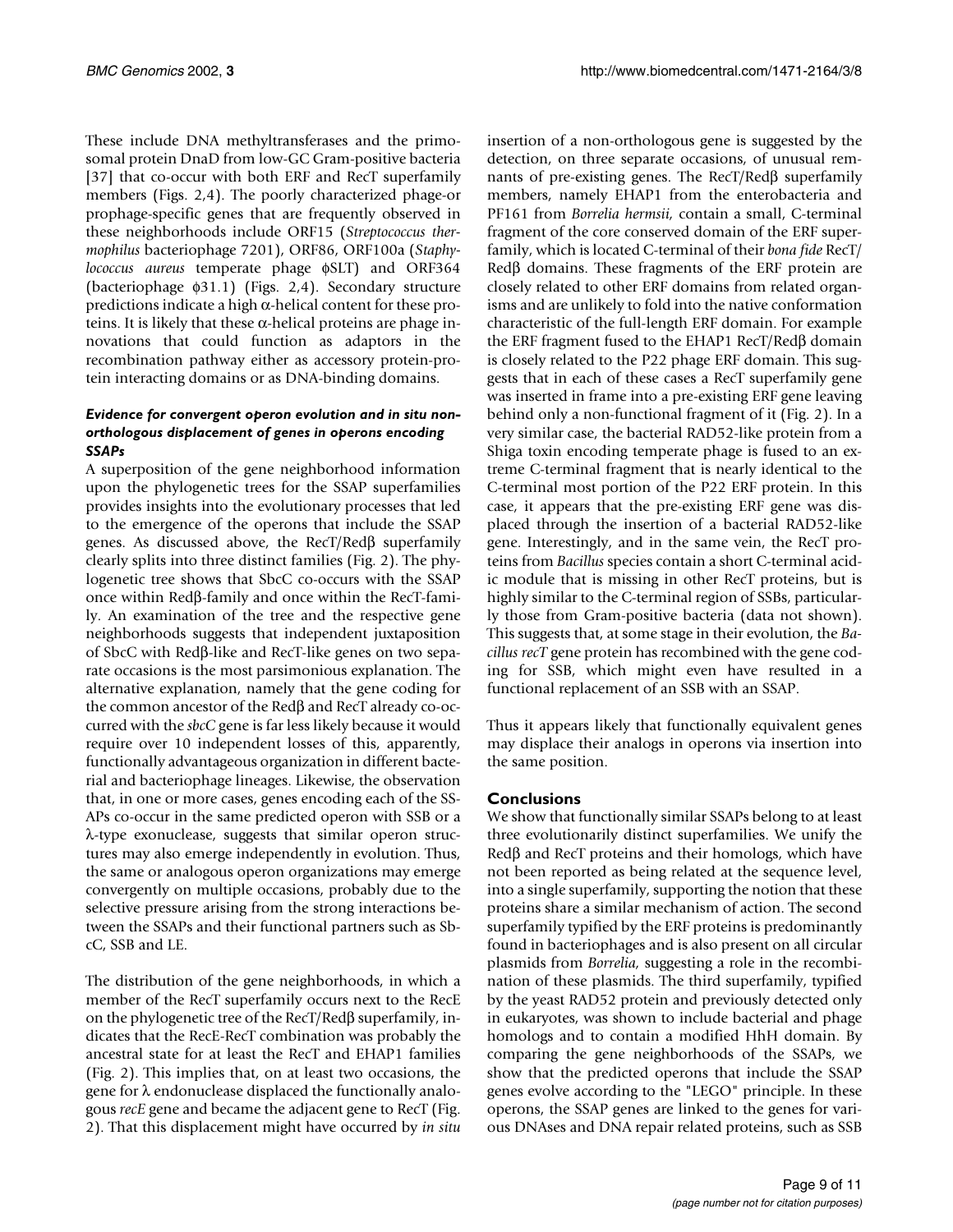and SbcC, which implies functional connections between the encoded proteins. Evidence is presented of convergent emergence of similar SSAP-encoding operons in different lineages and of *in situ* non-orthologous displacement of functionally similar genes in these operons.

## **Materials and Methods**

Sequence searches of the non-redundant (NR) and the unfinished genomes databases, were done using the gapped BLAST and PSI-BLAST programs [38]. Iterative PSI-BLAST searches used for in-depth sequence analysis were done with the profile inclusion cutoff expectation value (E value) set at 0.1. Multiple sequence alignments were generated using the T\_Coffee program [39] and the output was adjusted using PSI-BLAST search results and secondary structure predictions, which were conducted using the PHD [40,41] and Jpred [42] programs. Fold predictions were done using the 3-D position specific score matrix (3DPSSM) [43] and the Hybrid fold method [44]. Phylogenetic analysis was carried out using the neighbor-joining algorithm, with subsequent local rearrangements using the maximum likelihood algorithm [45]. The robustness of tree topology was assessed with 10000 Resampling of Estimated Log Likelihoods (RELL) bootstrap replicates. The MOLPHY and Phylip software packages were used for the analyses [46,47].

#### **Authors' contributions**

Author 1 (LMI) contributed to the discovery process, preparation of the manuscript and multiple sequence alignments. Author 2 (EVK) contributed to the analysis of the predicted operons encoding RecT and SSB proteins from Gram positive bacteria, Author 3 (LA) contributed to the discovery process, preparation of the manuscript and conceived the study.

#### **References**

- 1. [Roca AI, Cox MM:](http://www.ncbi.nlm.nih.gov/entrez/query.fcgi?cmd=Retrieve&db=PubMed&dopt=Abstract&list_uids=9187054) **RecA protein: structure, function, and role in recombinational DNA repair.** *Prog Nucleic Acid Res Mol Biol* 1997, **56:**129-223
- 2. [Bianco PR, Tracy RB, Kowalczykowski SC:](http://www.ncbi.nlm.nih.gov/entrez/query.fcgi?cmd=Retrieve&db=PubMed&dopt=Abstract&list_uids=9632377) **DNA strand exchange proteins: a biochemical and physical comparison.** *Front Biosci* 1998, **3:**D570-603
- 3. [Kuzminov A:](http://www.ncbi.nlm.nih.gov/entrez/query.fcgi?cmd=Retrieve&db=PubMed&dopt=Abstract&list_uids=10585965) **Recombinational repair of DNA damage in Escherichia coli and bacteriophage lambda.** *Microbiol Mol Biol Rev* 1999, **63:**751-813
- 4. [Noirot P, Kolodner RD:](http://www.ncbi.nlm.nih.gov/entrez/query.fcgi?cmd=Retrieve&db=PubMed&dopt=Abstract&list_uids=9575178) **DNA strand invasion promoted by Escherichia coli RecT protein.** *J Biol Chem* 1998, **273:**12274-12280
- 5. [Kowalczykowski SC, Dixon DA, Eggleston AK, Lauder SD, Rehrauer](http://www.ncbi.nlm.nih.gov/entrez/query.fcgi?cmd=Retrieve&db=PubMed&dopt=Abstract&list_uids=7968921) [WM:](http://www.ncbi.nlm.nih.gov/entrez/query.fcgi?cmd=Retrieve&db=PubMed&dopt=Abstract&list_uids=7968921) **Biochemistry of homologous recombination in Escherichia coli.** *Microbiol Rev* 1994, **58:**401-465
- 6. [Paques F, Haber JE:](http://www.ncbi.nlm.nih.gov/entrez/query.fcgi?cmd=Retrieve&db=PubMed&dopt=Abstract&list_uids=10357855) **Multiple pathways of recombination induced by double-strand breaks in Saccharomyces cerevisiae.** *Microbiol Mol Biol Rev* 1999, **63:**349-404
- 7. [Chang HW, Julin DA:](http://www.ncbi.nlm.nih.gov/entrez/query.fcgi?cmd=Retrieve&db=PubMed&dopt=Abstract&list_uids=11590160) **Structure and function of the Escherichia coli RecE protein, a member of the RecB nuclease domain family.** *J Biol Chem* 2001, **276:**46004-46010
- Barbour SD, Nagaishi H, Templin A, dark AJ: Biochemical and ge**netic studies of recombination proficiency in Escherichia coli. II. Rec+ revertants caused by indirect suppression of recmutations.** *Proc NatI Acad Sci U SA* 1970, **67:**128-135
- 9. Kushner SR, Nagaishi H, Templin A, dark AJ: **Genetic recombination in Escherichia coli: the role of exonuclease I.** *Proc NatI Acad Sci USA* 1971, **68:**824-827
- 10. [Kolodner R, Hall SD, Luisi-DeLuca C:](http://www.ncbi.nlm.nih.gov/entrez/query.fcgi?cmd=Retrieve&db=PubMed&dopt=Abstract&list_uids=8145642) **Homologous pairing proteins encoded by the Escherichia coli recE and recT genes.** *Mol Microbiol* 1994, **11:**23-30
- 11. [Hall SD, Kane MF, Kolodner RD:](http://www.ncbi.nlm.nih.gov/entrez/query.fcgi?cmd=Retrieve&db=PubMed&dopt=Abstract&list_uids=8416902) **Identification and characterization of the Escherichia coli RecT protein, a protein encoded by the recE region that promotes renaturation of homologous single-stranded DNA.** *J Bacteriol* 1993, **175:**277-287
- 12. [Hall SD, Kolodner RD:](http://www.ncbi.nlm.nih.gov/entrez/query.fcgi?cmd=Retrieve&db=PubMed&dopt=Abstract&list_uids=8159725) **Homologous pairing and strand exchange promoted by the Escherichia coli RecT protein.** *Proc Natl Acad Sci USA* 1994, **91:**3205-3209
- 13. [Mortensen UH, Bendixen C, Sunjevaric I, Rothstein R:](http://www.ncbi.nlm.nih.gov/entrez/query.fcgi?cmd=Retrieve&db=PubMed&dopt=Abstract&list_uids=8855248) **DNA strand annealing is promoted by the yeast Rad52 protein.** *Proc Natl Acad Sci USA* 1996, **93:**10729-10734
- 14. [Passy SI, Yu X, Li Z, Radding CM, Egelman EH:](http://www.ncbi.nlm.nih.gov/entrez/query.fcgi?cmd=Retrieve&db=PubMed&dopt=Abstract&list_uids=10200253) **Rings and filaments of beta protein from bacteriophage lambda suggest a superfamily of recombination proteins.** *Proc Natl Acad Sci U S A* 1999, **96:**4279-4284
- 15. [Thresher RJ, Makhov AM, Hall SD, Kolodner R, Griffith JD:](http://www.ncbi.nlm.nih.gov/entrez/query.fcgi?cmd=Retrieve&db=PubMed&dopt=Abstract&list_uids=7490755) **Electron microscopic visualization of RecT protein and its complexes with DNA.** *J Mol Biol* 1995, **254:**364-371
- 16. [Shinohara A, Shinohara M, Ohta T, Matsuda S, Ogawa T:](http://www.ncbi.nlm.nih.gov/entrez/query.fcgi?cmd=Retrieve&db=PubMed&dopt=Abstract&list_uids=9619627) **Rad52 forms ring structures and co-operates with RPA in singlestrand DNA annealing.** *Genes Cells* 1998, **3:**145-156
- 17. [Poteete AR, Sauer RT, Hendrix RW:](http://www.ncbi.nlm.nih.gov/entrez/query.fcgi?cmd=Retrieve&db=PubMed&dopt=Abstract&list_uids=6607360) **Domain structure and quaternary organization of the bacteriophage P22 Erf protein.** *J Mol Biol* 1983, **171:**401-418
- 18. [Stevenson B, Porcella SF, Oie KL, Fitzpatrick CA, Raffel SJ, Lubke L,](http://www.ncbi.nlm.nih.gov/entrez/query.fcgi?cmd=Retrieve&db=PubMed&dopt=Abstract&list_uids=10858201) [Schrumpf ME, Schwan TG:](http://www.ncbi.nlm.nih.gov/entrez/query.fcgi?cmd=Retrieve&db=PubMed&dopt=Abstract&list_uids=10858201) **The relapsing fever spirochete Borrelia hermsii contains multiple, antigen-encoding circular plasmids that are homologous to the cp32 plasmids of Lyme disease spirochetes.** *Infect Immun* 2000, **68:**3900-3908
- 19. [Stroeher UH, Bode L, Beutin L, Manning PA:](http://www.ncbi.nlm.nih.gov/entrez/query.fcgi?cmd=Retrieve&db=PubMed&dopt=Abstract&list_uids=7916718) **Characterization and sequence of a 33-kDa enterohemolysin (Ehly 1) – associated protein in Escherichia coli.** *Gene* 1993, **132:**89-94
- 20. [Kmiec E, Holloman WK:](http://www.ncbi.nlm.nih.gov/entrez/query.fcgi?cmd=Retrieve&db=PubMed&dopt=Abstract&list_uids=6273399) **Beta protein of bacteriophage lambda promotes renaturation of DNA.** *J Biol Chem* 1981, **256:**12636- 12639
- 21. [Botstein D, Matz MJ:](http://www.ncbi.nlm.nih.gov/entrez/query.fcgi?cmd=Retrieve&db=PubMed&dopt=Abstract&list_uids=4923667) **A recombination function essential to the growth of bacteriophage P22.** *J Mol Biol* 1970, **54:**417-440
- 22. [Weaver S, Levine M:](http://www.ncbi.nlm.nih.gov/entrez/query.fcgi?cmd=Retrieve&db=PubMed&dopt=Abstract&list_uids=319596) **Recombinational circularization of Salmonella phage P22 DNA.** *Virology* 1977, **76:**29-38
- 23. [Poteete AR:](http://www.ncbi.nlm.nih.gov/entrez/query.fcgi?cmd=Retrieve&db=PubMed&dopt=Abstract&list_uids=6210989) **Location and sequence of the erf gene of phage P22.** *Virology* 1982, **119:**422-429
- 24. [Poteete AR, Fenton AC:](http://www.ncbi.nlm.nih.gov/entrez/query.fcgi?cmd=Retrieve&db=PubMed&dopt=Abstract&list_uids=6231768) **Lambda red-dependent growth and recombination of phage P22.** *Virology* 1984, **134:**161-167
- 25. [Poteete AR, Fenton AC:](http://www.ncbi.nlm.nih.gov/entrez/query.fcgi?cmd=Retrieve&db=PubMed&dopt=Abstract&list_uids=8104156) **Efficient double-strand break-stimulated recombination promoted by the general recombination systems of phages lambda and P22.** *Genetics* 1993, **134:**1013- 1021
- 26. [Stasiak AZ, Larquet E, Stasiak A, Muller S, Engel A, Van Dyck E, West](http://www.ncbi.nlm.nih.gov/entrez/query.fcgi?cmd=Retrieve&db=PubMed&dopt=Abstract&list_uids=10744977) [SC, Egelman EH:](http://www.ncbi.nlm.nih.gov/entrez/query.fcgi?cmd=Retrieve&db=PubMed&dopt=Abstract&list_uids=10744977) **The human Rad52 protein exists as a heptameric ring.** *Curr Biol* 2000, **10:**337-340
- 27. [Shao X, Grishin NV:](http://www.ncbi.nlm.nih.gov/entrez/query.fcgi?cmd=Retrieve&db=PubMed&dopt=Abstract&list_uids=10908318) **Common fold in helix-hairpin-helix proteins.** *Nucleic Acids Res* 2000, **28:**2643-2650
- 28. [Doherty AJ, Serpell LC, Ponting CP:](http://www.ncbi.nlm.nih.gov/entrez/query.fcgi?cmd=Retrieve&db=PubMed&dopt=Abstract&list_uids=8692686) **The helix-hairpin-helix DNA-binding motif: a structural basis for non-sequence-specific recognition of DNA.** *Nucleic Acids Res* 1996, **24:**2488-2497
- 29. [Aravind L, Walker DR, Koonin EV:](http://www.ncbi.nlm.nih.gov/entrez/query.fcgi?cmd=Retrieve&db=PubMed&dopt=Abstract&list_uids=9973609) **Conserved domains in DNA repair proteins and evolution of repair systems.** *Nucleic Acids Res* 1999, **27:**1223-1242
- 30. [Wolf YI, Rogozin IB, Kondrashov AS, Koonin EV:](http://www.ncbi.nlm.nih.gov/entrez/query.fcgi?cmd=Retrieve&db=PubMed&dopt=Abstract&list_uids=11230160) **Genome alignment, evolution of prokaryotic genome organization, and prediction of gene function using genomic context.** *Genome Res* 2001, **11:**356-372
- 31. [Huynen M, Snel B, Lathe W 3rd, Bork P:](http://www.ncbi.nlm.nih.gov/entrez/query.fcgi?cmd=Retrieve&db=PubMed&dopt=Abstract&list_uids=10958638) **Predicting protein function by genomic context: quantitative evaluation and qualitative inferences.** *Genome Res* 2000, **10:**1204-1210
- 32. [Dandekar T, Snel B, Huynen M, Bork P:](http://www.ncbi.nlm.nih.gov/entrez/query.fcgi?cmd=Retrieve&db=PubMed&dopt=Abstract&list_uids=9787636) **Conservation of gene order: a fingerprint of proteins that physically interact.** *Trends Biochem Sci* 1998, **23:**324-328
- 33. [Aravind L, Koonin EV:](http://www.ncbi.nlm.nih.gov/entrez/query.fcgi?cmd=Retrieve&db=PubMed&dopt=Abstract&list_uids=11483577) **Prokaryotic homologs of the eukaryotic DNA-end-binding protein Ku, novel domains in the Ku pro-**